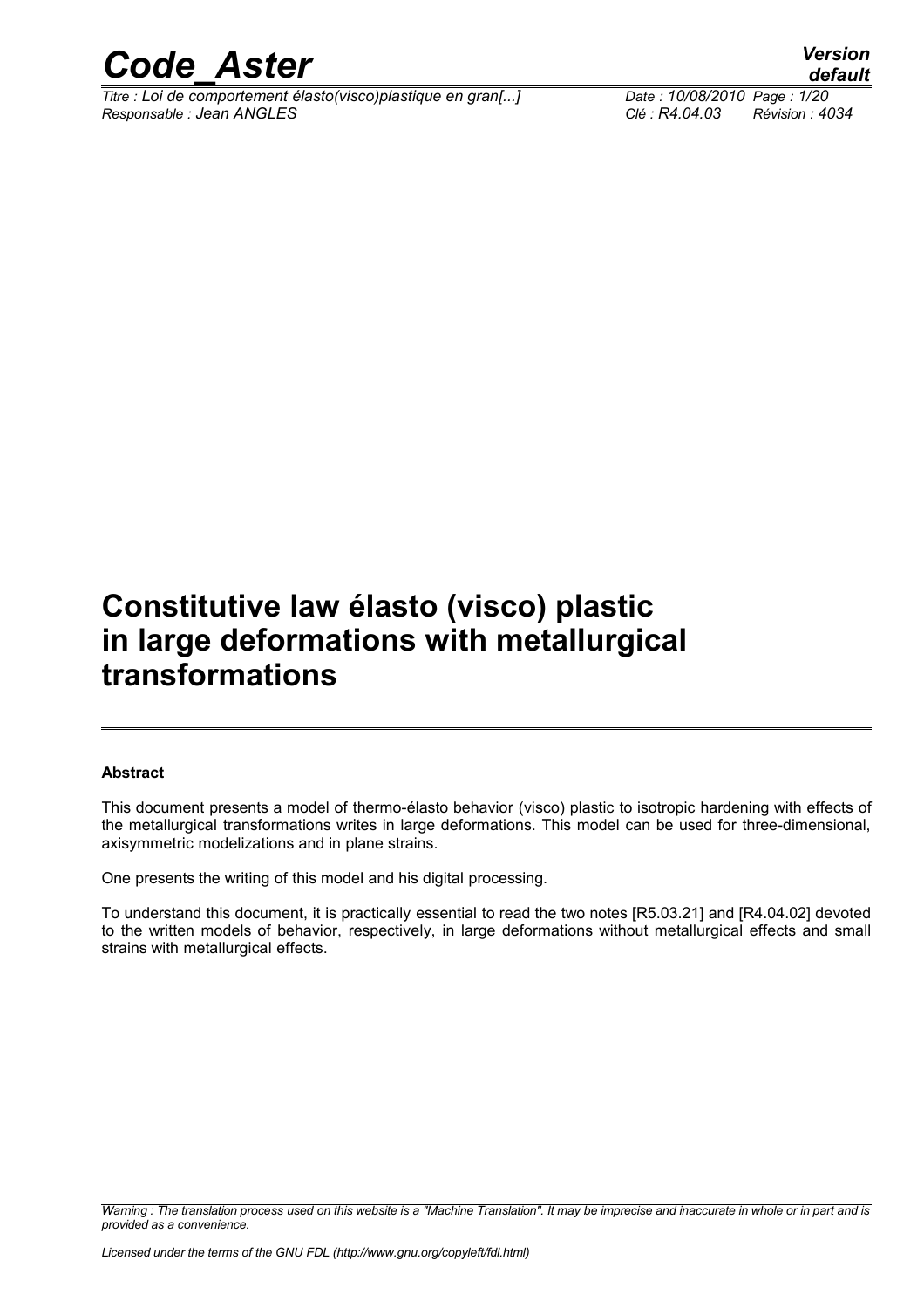*Titre : Loi de comportement élasto(visco)plastique en gran[...] Date : 10/08/2010 Page : 2/20 Responsable : Jean ANGLES Clé : R4.04.03 Révision : 4034*

**Contents**

*Warning : The translation process used on this website is a "Machine Translation". It may be imprecise and inaccurate in whole or in part and is provided as a convenience.*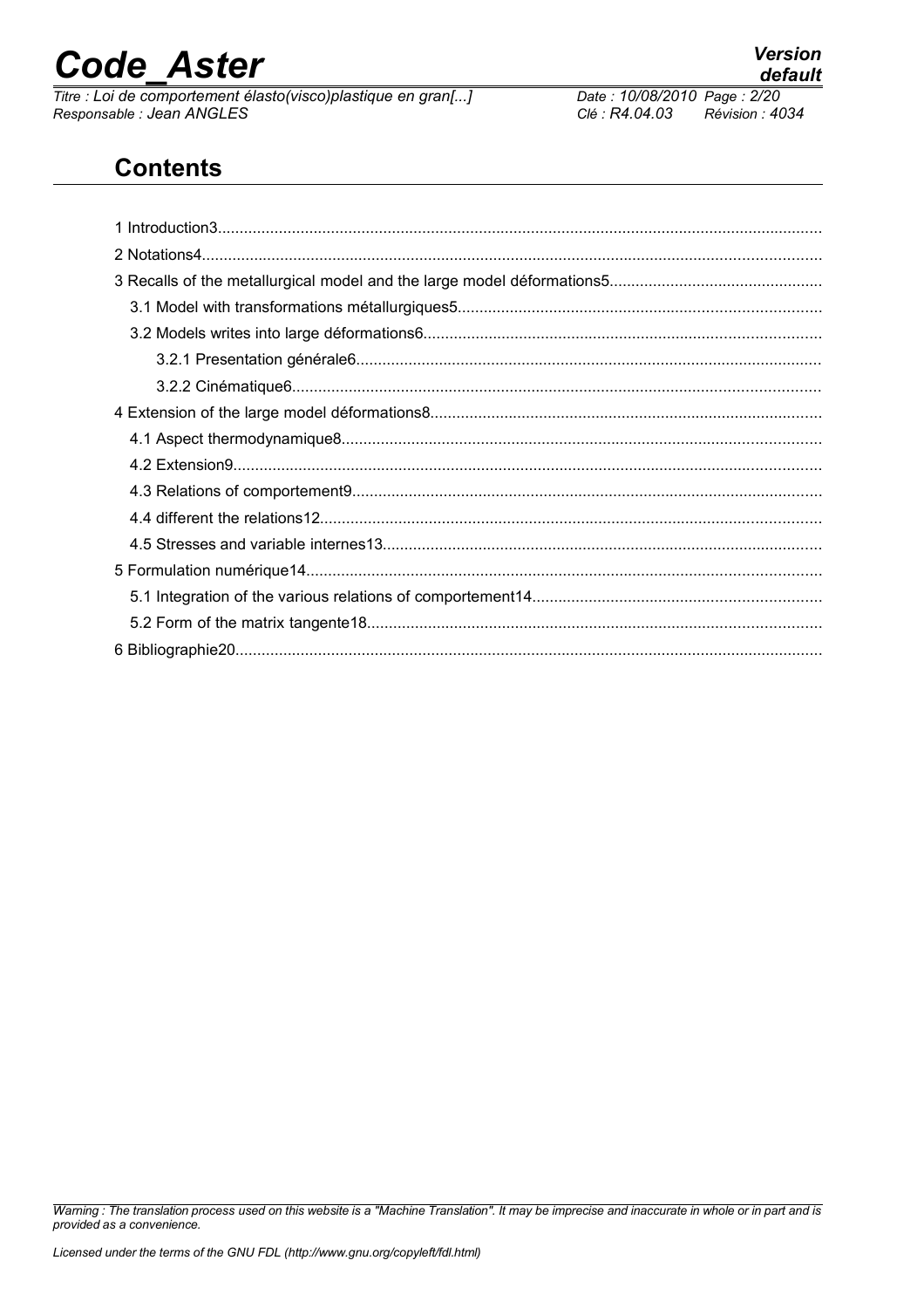*Titre : Loi de comportement élasto(visco)plastique en gran[...] Date : 10/08/2010 Page : 3/20 Responsable : Jean ANGLES Clé : R4.04.03 Révision : 4034*

### **1 Introduction**

This document presents a thermo-élasto constitutive law (visco) plastic to isotropic hardening in large deformations which takes into account the effects of the metallurgical transformations. This model can be used for three-dimensional, axisymmetric problems and in plane strains.

This model represents a "assembly" of two models established in *Code\_Aster*, namely a thermoelastoplastic model with isotropic hardening written in large deformations (factor key word DEFORMATION : "SIMO\_MIEHE", cf [R5.03.21]) and a model small strains thermo - élasto- (visco) plastic with effects of the metallurgical transformations (factor key word "META P\_ \*\* \_ \*\*" or "META V  $**$  \*\*" of COMP\_INCR of operator STAT\_NON\_LINE). The first model of large deformations was thus wide to take account of the consequences of the metallurgical transformations on the mechanics.

To understand this document, it is practically essential to read reference documents [R5.03.21] and [R4.04.02] which concerns, respectively, the model large deformations without metallurgical effects and the model small strains with metallurgical effects. Nevertheless, to facilitate the reading of this note, we make some recalls on these two models.

To justify the extension of the model written in large deformations to the model large deformations with metallurgical effects, we take again some theoretical aspects extracted from [bib1] related to the writing the model large deformations.

One presents then the behavior models of the complete model, his numerical integration and the forms of the tangent matrix (options FULL\_MECA and RIGI\_MECA\_TANG).

*Warning : The translation process used on this website is a "Machine Translation". It may be imprecise and inaccurate in whole or in part and is provided as a convenience.*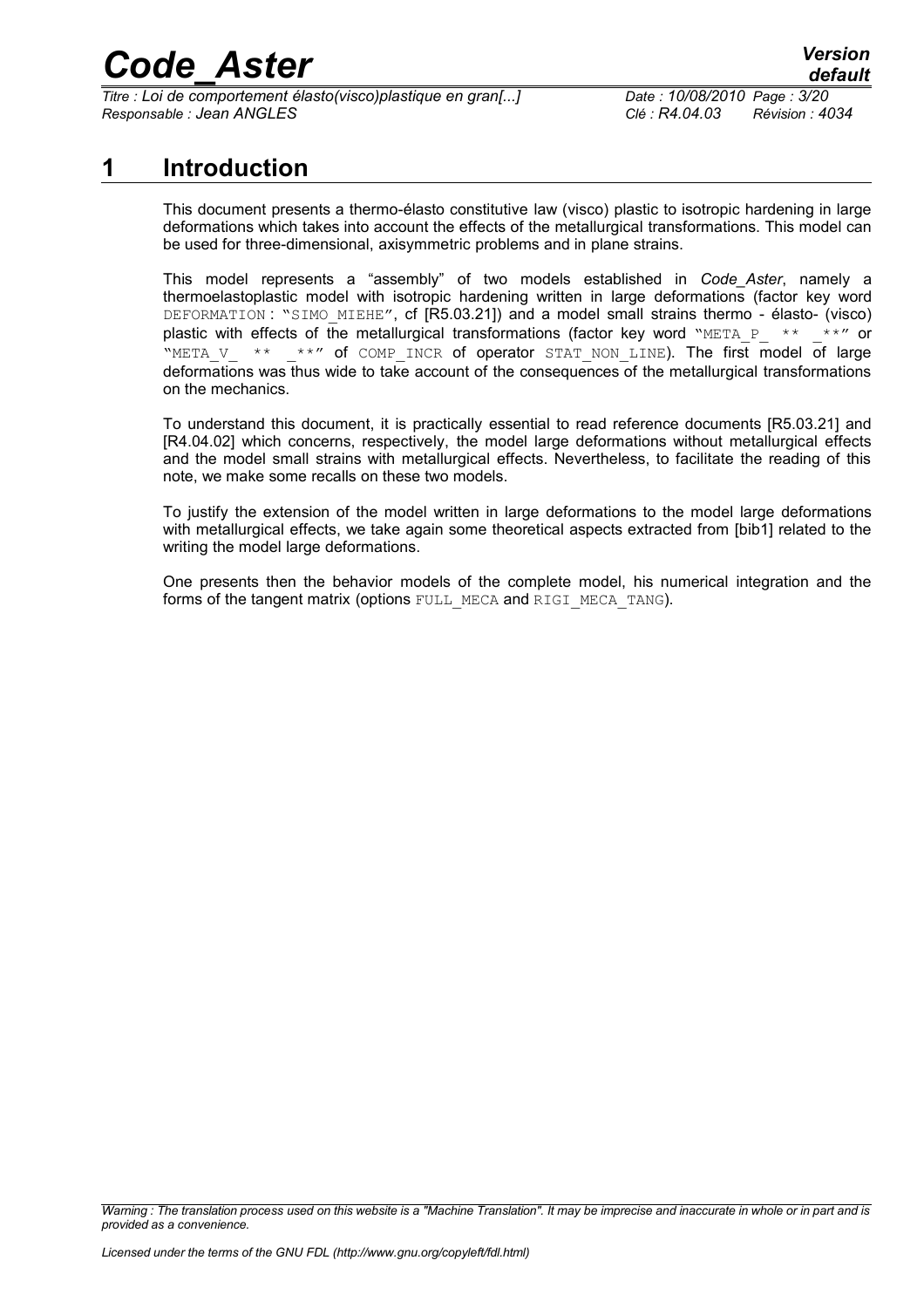*Titre : Loi de comportement élasto(visco)plastique en gran[...] Date : 10/08/2010 Page : 4/20 Responsable : Jean ANGLES Clé : R4.04.03 Révision : 4034*

### *default*

### **2 Notations**

One will note by:

| Id<br>tr A<br>$A^T$<br>$\det A$<br>$\langle X\rangle$ | stamp identity<br>traces tensor A<br>transposed of the determining $\mathbf A$<br>tensor of $A$<br>positive part of $X$ |
|-------------------------------------------------------|-------------------------------------------------------------------------------------------------------------------------|
| $\tilde{A}$                                           | deviatoric part of the tensor A defined by $\tilde{A} = A - (\frac{1}{3} \text{tr } A) \text{Id}$                       |
|                                                       | doubly contracted product: $A:B=\sum_{i,j}A_{ij}B_{ij}$ = tr $(\mathbf{AB}^T)$                                          |
| Ä                                                     | tensor product: $(A\overline{A}B)_{ijkl} = A_{ij}B_{kl}$                                                                |
| $A_{eq}$                                              | equivalent value of von Mises defined by $A_{eq} = \sqrt{\frac{3}{2} \tilde{A} : \tilde{A}}$                            |
| $\tilde{N}_X A$                                       | gradient: $\tilde{N}_X A = \frac{\partial A}{\partial Y}$                                                               |
| $div_x A$                                             | divergence: $(\text{div}_x A)_i = \sum_i \frac{\partial A_{ij}}{\partial x_i}$                                          |
| $\lambda$ , $\mu$                                     | coefficients of Lamé: $\lambda = \frac{Ev}{(1+v)(1-2v)}$ , $m = \frac{E}{2(1+v)}$                                       |
| E                                                     | Young modulus                                                                                                           |
| $\mathcal{V}$<br>K                                    | Poisson's ratio<br>modulates stiffness with compression: $3K = 3\lambda + 2m = \frac{E}{(1-2\nu)}$                      |
| T<br>$T_{ref}$                                        | temperature<br>reference temperature                                                                                    |
| $Z_{g}$                                               | proportion of austenite                                                                                                 |
| $Z_i$                                                 | proportion of the four phases $\alpha$ : ferrite, pearlite, bainite and martensite                                      |

In addition, in the frame of a discretization in time, all the quantities evaluated at previous time are subscripted by  $\overline{\phantom{a}}$ , the quantities evaluated at time  $\overline{t} + \Delta t$  are not subscripted and the increments are indicated par.  $\Delta$  One has as follows:

$$
\Delta Q = Q - Q^{-}
$$

*Warning : The translation process used on this website is a "Machine Translation". It may be imprecise and inaccurate in whole or in part and is provided as a convenience.*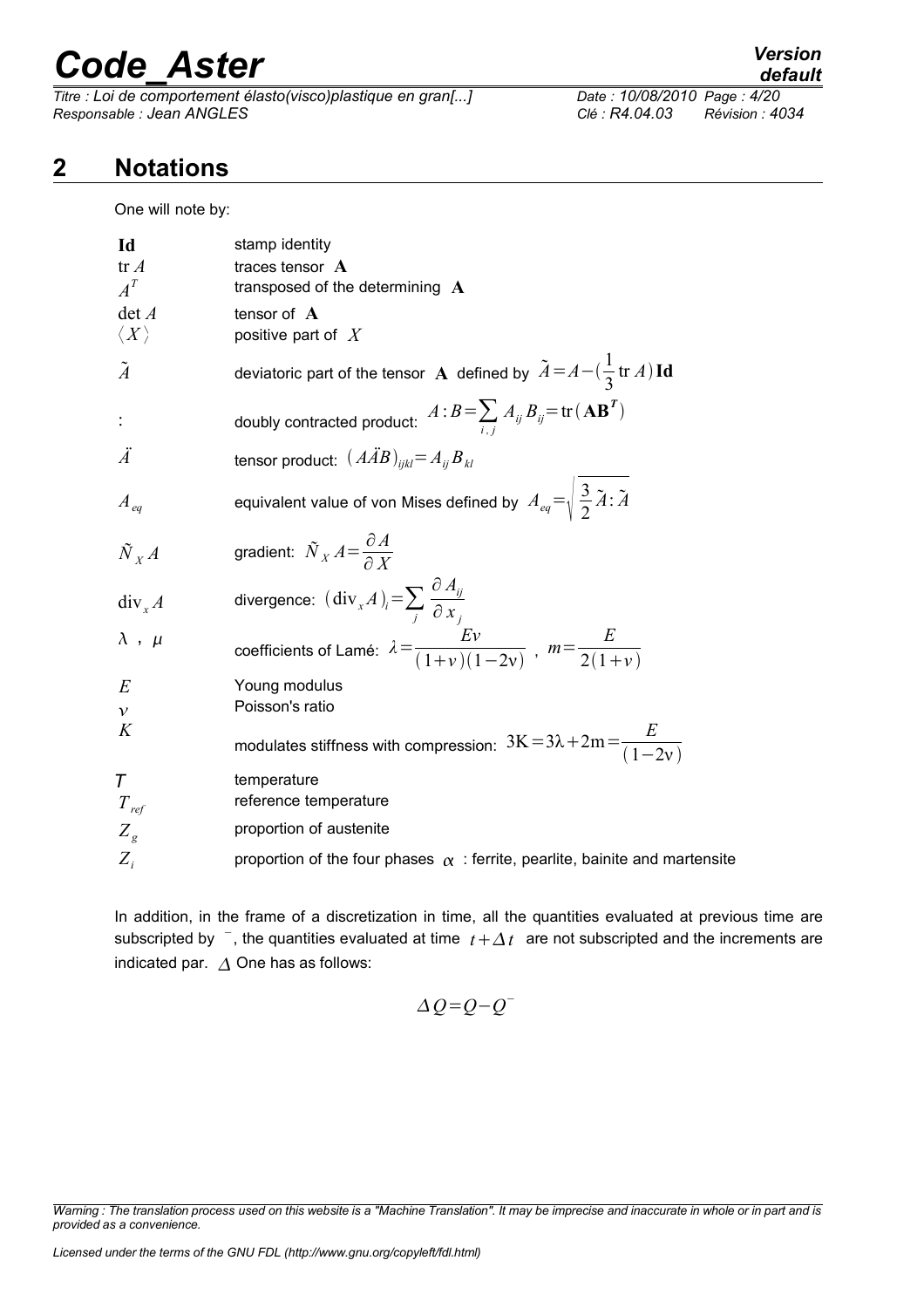*Titre : Loi de comportement élasto(visco)plastique en gran[...] Date : 10/08/2010 Page : 5/20 Responsable : Jean ANGLES Clé : R4.04.03 Révision : 4034*

### **3 Recalls of the metallurgical model and the Model model**

#### **3.1 large deformations with metallurgical transformations**

We present only here the consequences of the metallurgical transformations on the structural mechanics behavior.

The determination of the mechanical evolution associated with a process bringing into play metallurgical transformations requires a thermo-metallurgical computation as a preliminary. This thermo-metallurgical computation is decoupled and allows the determination of the thermal evolutions then metallurgical. For the metallurgical models of behavior of steels, one will be able to consult the note [R4.04.01].

For the study of the metallurgical transformations of steel, there exist five metallurgical phases: ferrite, pearlite, the bainite, martensite (phases  $\alpha$ ) and austenite (phase  $\gamma$ ).

The effects of the metallurgical transformations (at the solid state) are of four types:

- the mechanical characteristics of the material which undergoes the transformations are modified. More precisely, the elastic characteristics (modulus of YOUNG *E* and Poisson's ratio  $\gamma$ ) are not very affected whereas the plastic characteristics, such as the elastic limit, are it strongly,
- the expansion or the voluminal contraction which accompanies the metallurgical transformations translates by a strain (spherical) of "transformation" which is superimposed on the purely thermal strain of origin. In general, one gathers this effect with that due to the modification of the thermal coefficient of thermal expansion  $\alpha$ ,
- a transformation being held under stresses can give rise to an unrecoverable deformation and this, even for levels of stresses much lower than the elastic limit of the material. One calls "plasticity of transformation" this phenomenon. The total deflection  $\epsilon$  is written then:

$$
\varepsilon = \varepsilon^e + \varepsilon^{th} + \varepsilon^p + \varepsilon^{pt}
$$

where  $\varepsilon^e-\varepsilon^{th}$ ,  $\varepsilon^p$  and  $\varepsilon^{pt}$  are, respectively the elastic strain, thermal, plastic and of plasticity of transformation,

• one can have at the time of the metallurgical transformation a phenomenon of restoration of hardening. The hardening of the mother phase is not completely transmitted to the phases lately created. Those can then be born with a virgin state of hardening or inherit only one part, even totality, hardening of the mother phase. The cumulated plastic strain *p* is not then any more characteristic of the state of hardening and it is necessary to define other variables of hardening for each phase, noted *r <sup>k</sup>* which take account of the restoration. The laws of evolution of these hardenings differ from the usual models so as to allow a "return towards zero" total, or partial, of these parameters during the transformations.

One will be able to find in the document [R4.04.02] the forms of the various behavior models.

*Warning : The translation process used on this website is a "Machine Translation". It may be imprecise and inaccurate in whole or in part and is provided as a convenience.*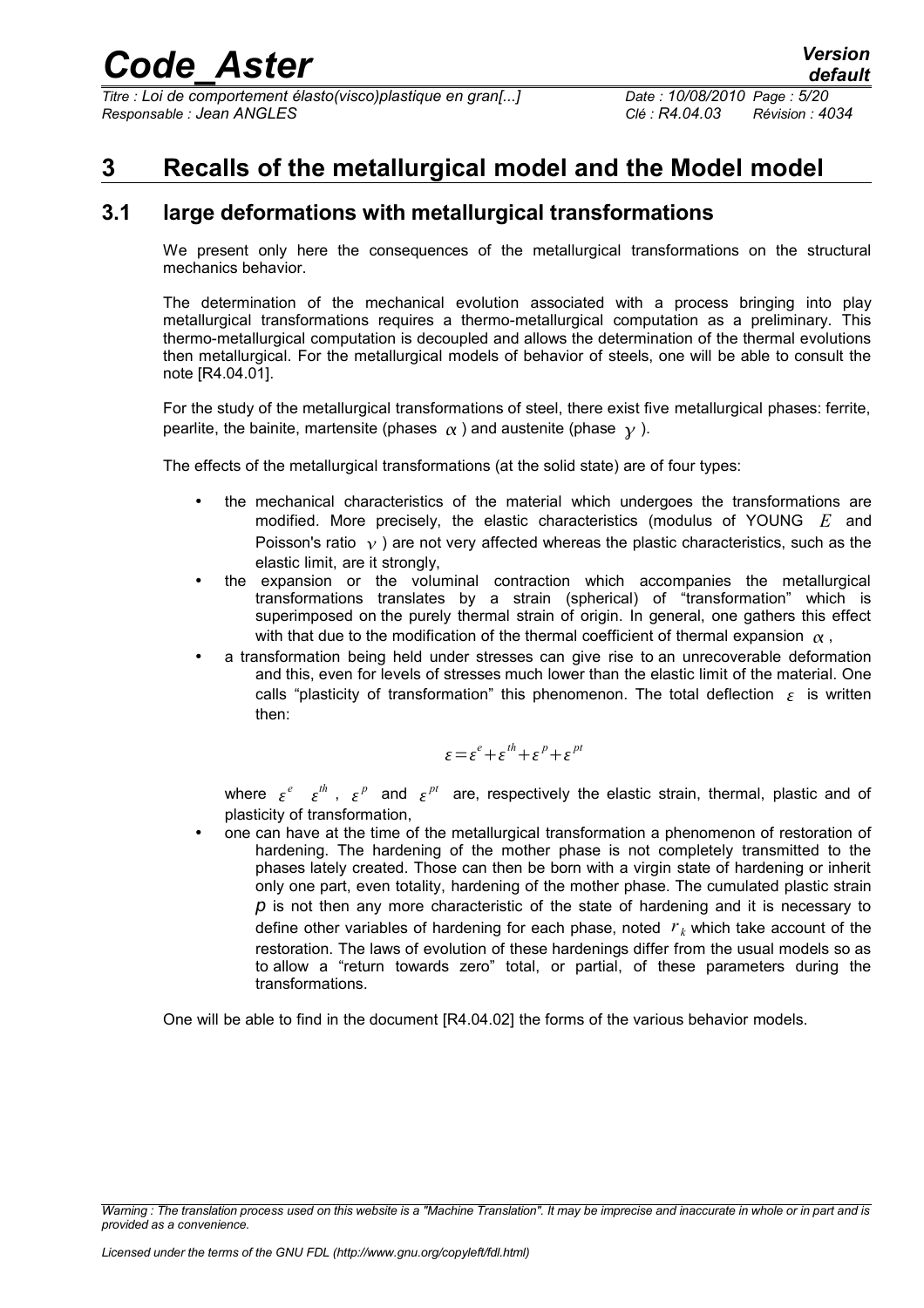*Titre : Loi de comportement élasto(visco)plastique en gran[...] Date : 10/08/2010 Page : 6/20 Responsable : Jean ANGLES Clé : R4.04.03 Révision : 4034*

#### **3.2 Model writes in large deformations**

#### **3.2.1 general Presentation**

This model is a thermoelastoplastic eulerian constitutive law written in large deformations which was proposed by Simo and Miehe ([bib2]) which tends under the assumption of the small strains towards the model with isotropic hardening and criterion of von Mises describes in [R5.03.02]. It makes it possible to treat not only the large deformations, but also, in an exact way, large rotations.

The essential characteristics of this model are the following ones:

- •just like in small strains, one supposes the existence of a slackened configuration, i.e. locally free of stress, which makes it possible to break up the total deflection into a thermo-elastic part and a plastic part,
- •the decomposition of this thermo-elastic strain into cubes parts and plastic is not additive any more as in small strains (or for the model large deformations written in strain rate with for example a derivative of Jaumann) but multiplicative,
- as in small strains, the stresses depend only on the thermo-elastic strains,
- to write the constitutive law, one uses the tensor of the stresses of Kirchhoff  $\tau$  which is connected to the tensor of Cauchy  $\sigma$  by the relation  $J\sigma = \tau$  where  $J$  the variation represents of volume between the configurations initial and current,
- •plastic strains are done with constant volume. The variation of volume is then only due to the thermoelastic strains,
- •this model during leads its numerical integration to a model incrémentalement objective what makes it possible to obtain the exact solution in the presence of large rotations.

#### **3.2.2 Kinematics**

We make here some basic recalls of mechanics in large deformations and on the model of behavior.

Let us consider a solid subjected to large deformations. That is to say  $\,\varOmega_{0}\,$  the field occupied by solid before strain and  $\Omega(t)$  the field occupied at time t by deformed solid. In the initial configuration  $\, \Omega_{_0} \,$ , the position of any particle of solid is indicated by  $\, {\bf X} \,$  (Lagrangian description). After strain, the position at the time *t* of the particle which occupied the position **X** before strain is given by the variable **x** (eulerian description).

The total motion of solid is defined, with **u** displacement, by:

$$
\mathbf{x} = \hat{\mathbf{x}} \left( \mathbf{X}, t \right) = \mathbf{X} + \mathbf{u}
$$

To define the change of metric in the vicinity of a point, the tensor gradient of the transformation is introduced **F** :

$$
\mathbf{F} = \frac{\partial \hat{\mathbf{x}}}{\partial \mathbf{X}} = \mathbf{Id} + \nabla_{\mathbf{x}} \mathbf{u}
$$

*Warning : The translation process used on this website is a "Machine Translation". It may be imprecise and inaccurate in whole or in part and is provided as a convenience.*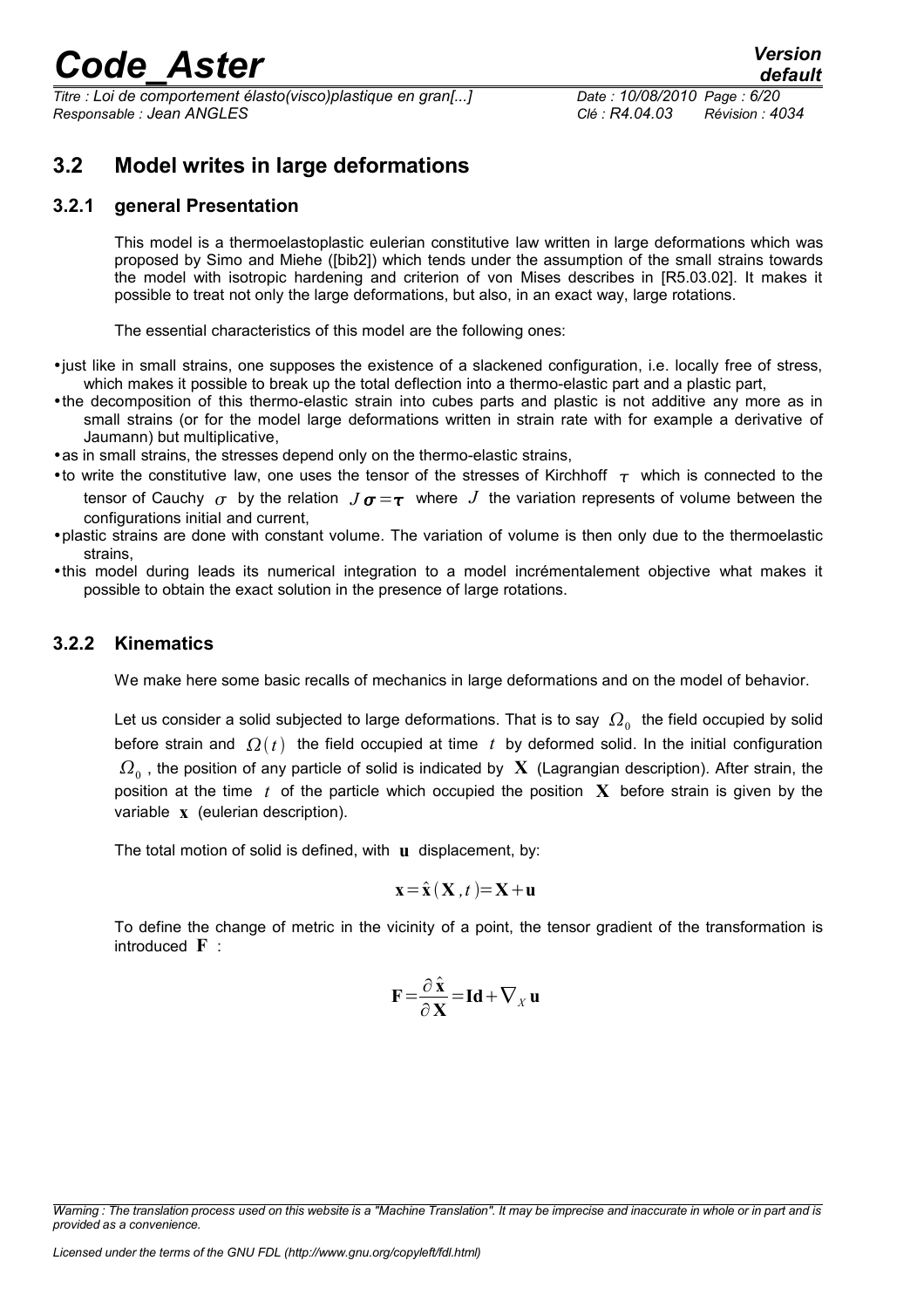## rande Aster *Version*

*Titre : Loi de comportement élasto(visco)plastique en gran[...] Date : 10/08/2010 Page : 7/20 Responsable : Jean ANGLES Clé : R4.04.03 Révision : 4034*

The transformations of the volume element and the density are worth:

$$
d \Omega = Jd \Omega
$$
, with  $J = \det \mathbf{F} = \frac{\rho_o}{\rho}$ 

where  $\rho_{o}^{\dagger}$  and  $\rho$  are respectively the density in the configurations initial and current.

To write large deformations now the model, one supposes the existence of a slackened configuration  $\varOmega^{r}$  , i.e. locally free of stress, which makes it possible then to break up the total deflection into cubes parts thermo-elastic and plastic, this decomposition being multiplicative.

One will note by  $\mathbf F$  the tensor gradient which makes pass from the initial configuration  $\, \varOmega_{0}^{\,} \,$  to the present configuration  $\Omega(t)$  , by  $\mathbf{F}^{\textbf{p}}$  the tensor gradient which makes pass from the configuration  $\Omega_0$  to the slackened configuration  $\Omega^r$  , and  $\mathbf{F}^e$  of the configuration  $\Omega^r$  with  $\Omega(t)$  . The index *p* refers to the plastic part, the index *e* with the thermo-elastic part.



Configuration relâchée

#### Appear 3.2.2-a: Decomposition of the tensor gradient  $\mathbf F$  in an elastic and  $\mathbf F^\text{e}$  plastic part  $\mathbf F^\text{p}$

By composition of motions, one obtains following multiplicative decomposition:

$$
F\!=\!F^e\,F^p
$$

The thermo-elastic strains are measured in the present configuration with the eulerian tensor of left Cauchy-Green  $\mathbf{b}^e$  and the plastic strains in the initial configuration by the tensor  $\mathbf{G}^p$  (Lagrangian description). These two tensors are defined by:

$$
\mathbf{b}^e = \mathbf{F}^e \mathbf{F}^{eT} \ , \ \mathbf{G}^p = (\mathbf{F}^{pT} \mathbf{F}^p)^{-1} \ \text{ from where } \ \mathbf{b}^e = \mathbf{F} \mathbf{G}^p \mathbf{F}^T
$$

The model presented is written of such way to distinguish the isochoric terms from the terms of change from volume. One introduces for that the two following tensors:

$$
\overline{\mathbf{F}} = J^{-1/3} \mathbf{F}
$$
 and  $\overline{\mathbf{b}}^e = J^{-2/3} \mathbf{b}^e$  with  $J = \det \mathbf{F}$ 

*Warning : The translation process used on this website is a "Machine Translation". It may be imprecise and inaccurate in whole or in part and is provided as a convenience.*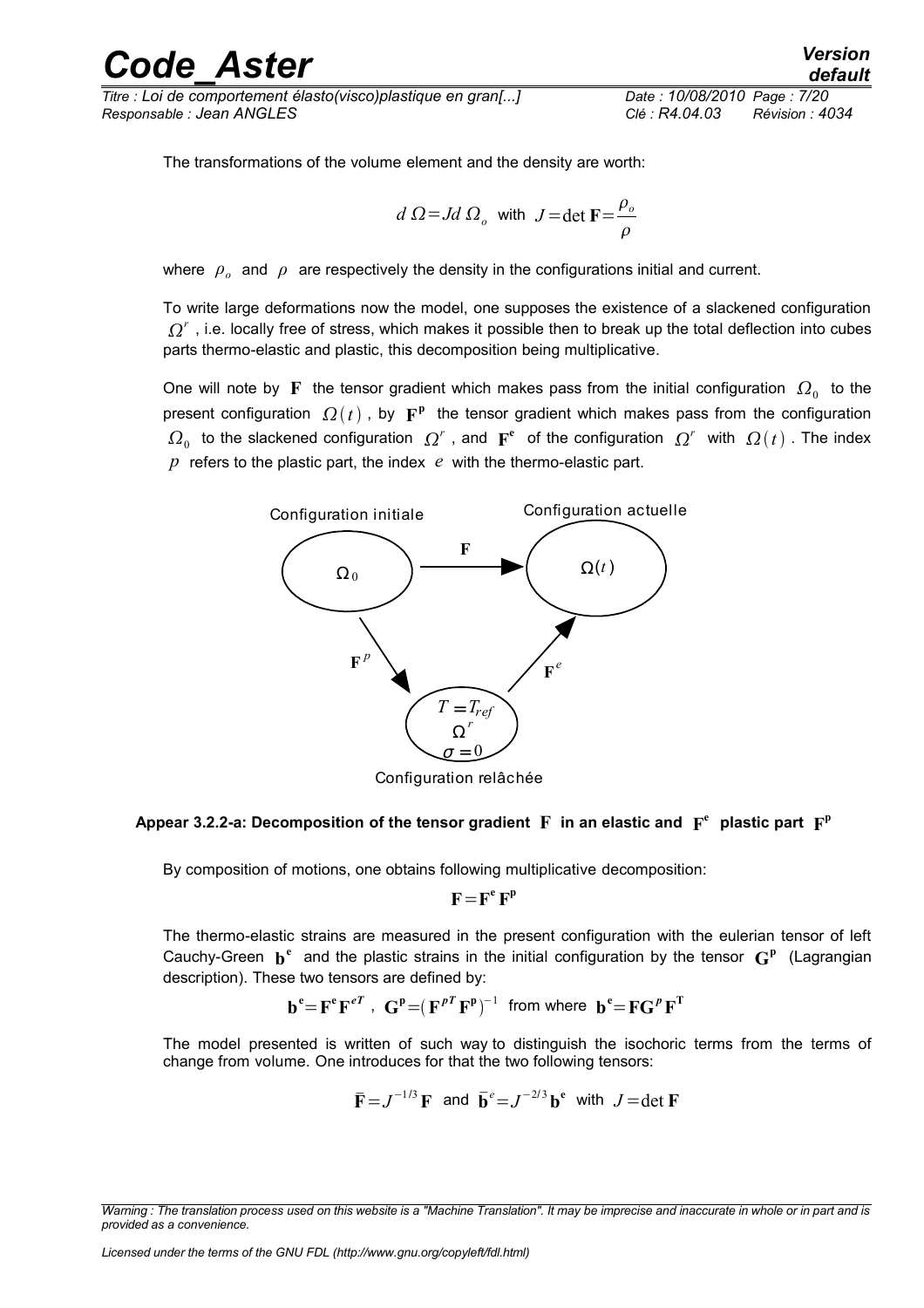*Titre : Loi de comportement élasto(visco)plastique en gran[...] Date : 10/08/2010 Page : 8/20 Responsable : Jean ANGLES Clé : R4.04.03 Révision : 4034*

By definition, one a:  $\det \overline{\mathbf{F}} = 1$  and  $\det \overline{\mathbf{b}}^e = 1$ .

In this model, plastic strains are done with constant volume so that:

 $J^p$  = det  $\mathbf{F}^{\mathbf{p}}$  = 1 from where  $J = J^e$  = det  $\mathbf{F}^{\mathbf{e}}$ 

One will find in the reference document ([R5.03.21]) the forms of the behavior models.

### **4 Extension of the model large deformations**

the purpose of this paragraph is to justify the extension of the model written in large deformations to take account of the metallurgical transformations. In particular, to take account of the plasticity of transformation, we cannot add as in small strains an additional term with strain related to plasticity with transformation. In fact, on the kinematical aspect decomposition, the taking into account of the plasticity of transformation does not change anything. There is always decomposition  $F = F^e F^p$ where  $\mathbf{F}^{\text{p}}$  all information contains on the "unelastic" strain (thus including that related to the plasticity of transformation). It is only on the level behavior that is done, in particular, the processing of the plasticity of transformation.

Initially, we point out some theoretical elements which make it possible to write the model without metallurgical effects then we show the modifications to be made to take account of the metallurgical effects and the plasticity of transformation in particular.

#### **4.1 Thermodynamic aspect**

the writing of the constitutive law large deformations is from the thermodynamic frame with local variables. The thermodynamic formalism rests on two assumptions. First is that the free energy depends only on the elastic strain  $\mathbf{b}^e$  and the local variables related to the hardening of the material (here cumulated plastic strain associated with the isotropic variable of hardening *R* ). This allows, thanks to the inequality of Clausius-Duhem, to obtain the state models. The second assumption is the principle of maximum dissipation, which corresponds to the data of a potential of dissipation, which then makes it possible to determine the laws of evolution of the local variables.

The free energy is given by:

$$
\psi = \psi (\mathbf{b}^{\mathbf{e}}, p) = \psi^e (\mathbf{b}^{\mathbf{e}}) + \psi^p (p)
$$

One obtains by the first assumption, the state models, that is to say:

$$
\tau = 2 \rho_0 \frac{\partial \psi^e}{\partial \mathbf{b}^{\mathbf{e}}} \mathbf{b}^{\mathbf{e}} \text{ and } R = \rho_0 \frac{\partial \psi^p}{\partial p}
$$

It remains for dissipation:

$$
\boldsymbol{\tau} \cdot (-\frac{1}{2} \mathbf{F} \dot{\mathbf{G}}^p \mathbf{F}^{\mathrm{T}} \mathbf{b}^{e-1}) - R \dot{p} \ge 0
$$

*Warning : The translation process used on this website is a "Machine Translation". It may be imprecise and inaccurate in whole or in part and is provided as a convenience.*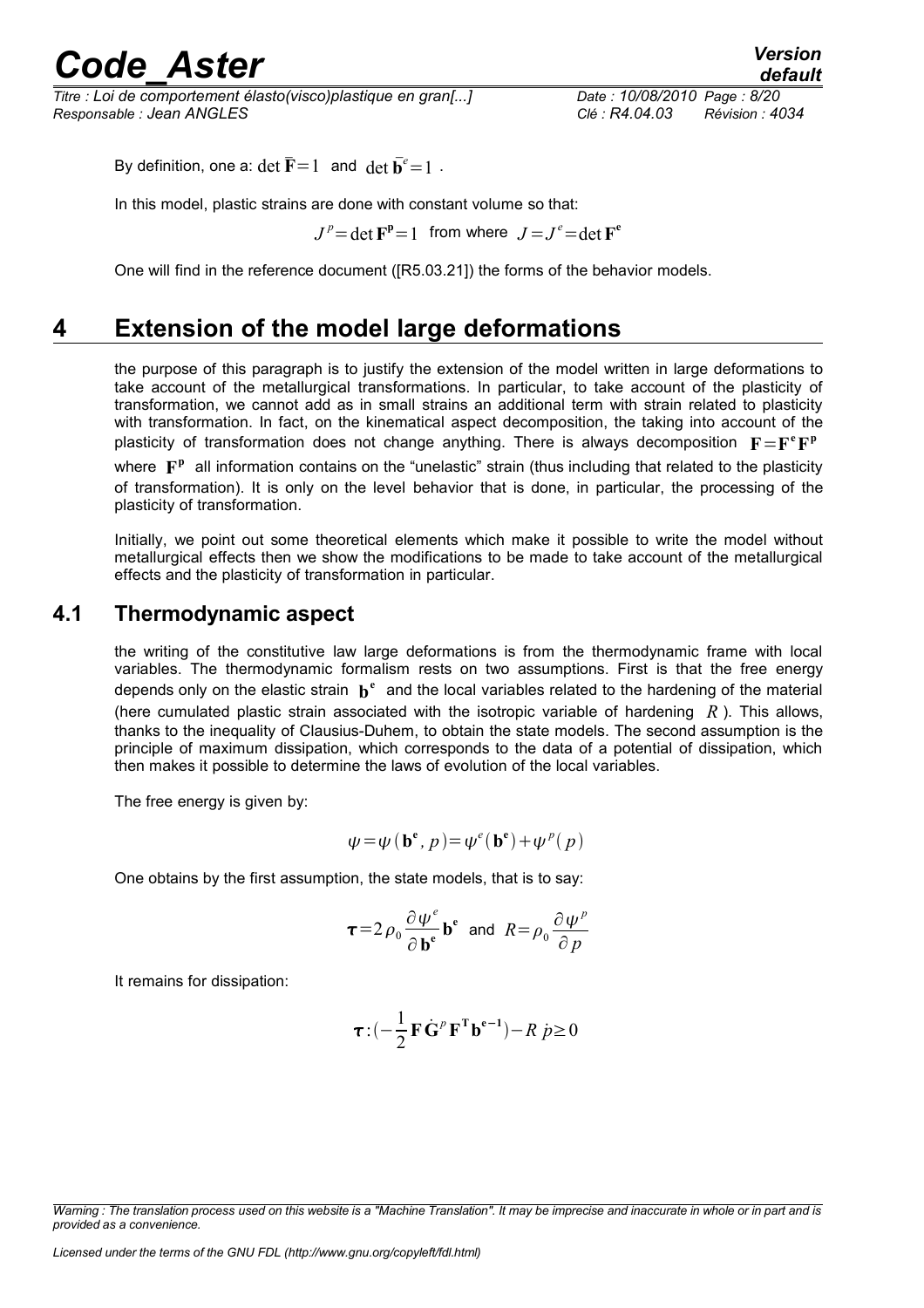*Titre : Loi de comportement élasto(visco)plastique en gran[...] Date : 10/08/2010 Page : 9/20 Responsable : Jean ANGLES Clé : R4.04.03 Révision : 4034*

With the help of the introduction of a function threshold such as  $f(\tau, R) \leq 0$ , the principle of maximum dissipation (or an equivalent way the data of a pseudopotential of dissipation [bib3]) makes it possible to deduce some, by the property of normality, the laws of evolution, that is to say:

$$
-\frac{1}{2}\mathbf{F}\dot{\mathbf{G}}^p\mathbf{F}^{\mathrm{T}}\mathbf{b}^{e-1} = \dot{\lambda}\frac{\partial f}{\partial \tau} \text{ and } \dot{p} = -\dot{\lambda}\frac{\partial f}{\partial R}
$$

It is here about a model of associated plasticity.

#### **4.2 Extension**

For the restoration of hardening, it does not have there particular difficulties dependant on the large deformations. It is enough that the free energy depends, either to the cumulated plastic strain, but to the local variables of hardening  $\ r_{k}$  associated with the variables with hardenings  $\ Z_{k}$ . $R_{k}$  with each metallurgical phase.

To keep maintaining account of the strains due to the plasticity of transformation, one proposes to add an additional term in the model with flow of the plastic strain  $\mathbf{G}^{\text{p}}$  which derives from a potential of dissipation  $\Omega$ .

One obtains thus for the state models:

$$
\tau = 2 \rho_0 \frac{\partial \psi^e}{\partial \mathbf{b}^{\mathbf{e}}} \mathbf{b}^{\mathbf{e}} \text{ and } Z_k R_k = \rho_0 \frac{\partial \psi^p}{\partial r_k}
$$

for the laws of evolution:

$$
-\frac{1}{2}\mathbf{F}\dot{\mathbf{G}}^{p}\mathbf{F}^{\mathsf{T}}\mathbf{b}^{e-1} = \dot{\lambda}\frac{\partial f}{\partial \tau} + \underbrace{\frac{\partial \Omega^{pt}}{\partial \tau}}_{\text{plasticité de transformation}}
$$

$$
\dot{r}_{k} = -\dot{\lambda}\frac{\partial f}{\partial (Z_{k}.R_{k})} - \underbrace{\frac{\partial \Omega^{r}}{\partial (Z_{k}.R_{k})}}_{\text{restauration d'écrossagemetalurgique et visqueux}}
$$

 $\Omega = \Omega^{pt}(t) + \Omega^r$ 

One chooses the potentials  $\varOmega^{pt}$  and  $\varOmega^{r}$  , respectively related on the plasticity of transformation and the restoration of hardening, of such way to find, under the assumption of the small strains, the same laws of evolution that those of the model with metallurgical effects writes in small strains.

#### **4.3 Behavior models**

a linear isotropic hardening in the case of is placed.

The partition of the strains implies:

$$
\bar{\mathbf{b}}^e = \bar{\mathbf{F}} \mathbf{G}^p \bar{\mathbf{F}}^T
$$
 with  $\bar{\mathbf{F}} = J^{-1/3} \mathbf{F}$ ,  $J = \det \mathbf{F}$  and the  $\bar{\mathbf{b}}^e = J^{-2/3} \mathbf{b}^e$ 

*Warning : The translation process used on this website is a "Machine Translation". It may be imprecise and inaccurate in whole or in part and is provided as a convenience.*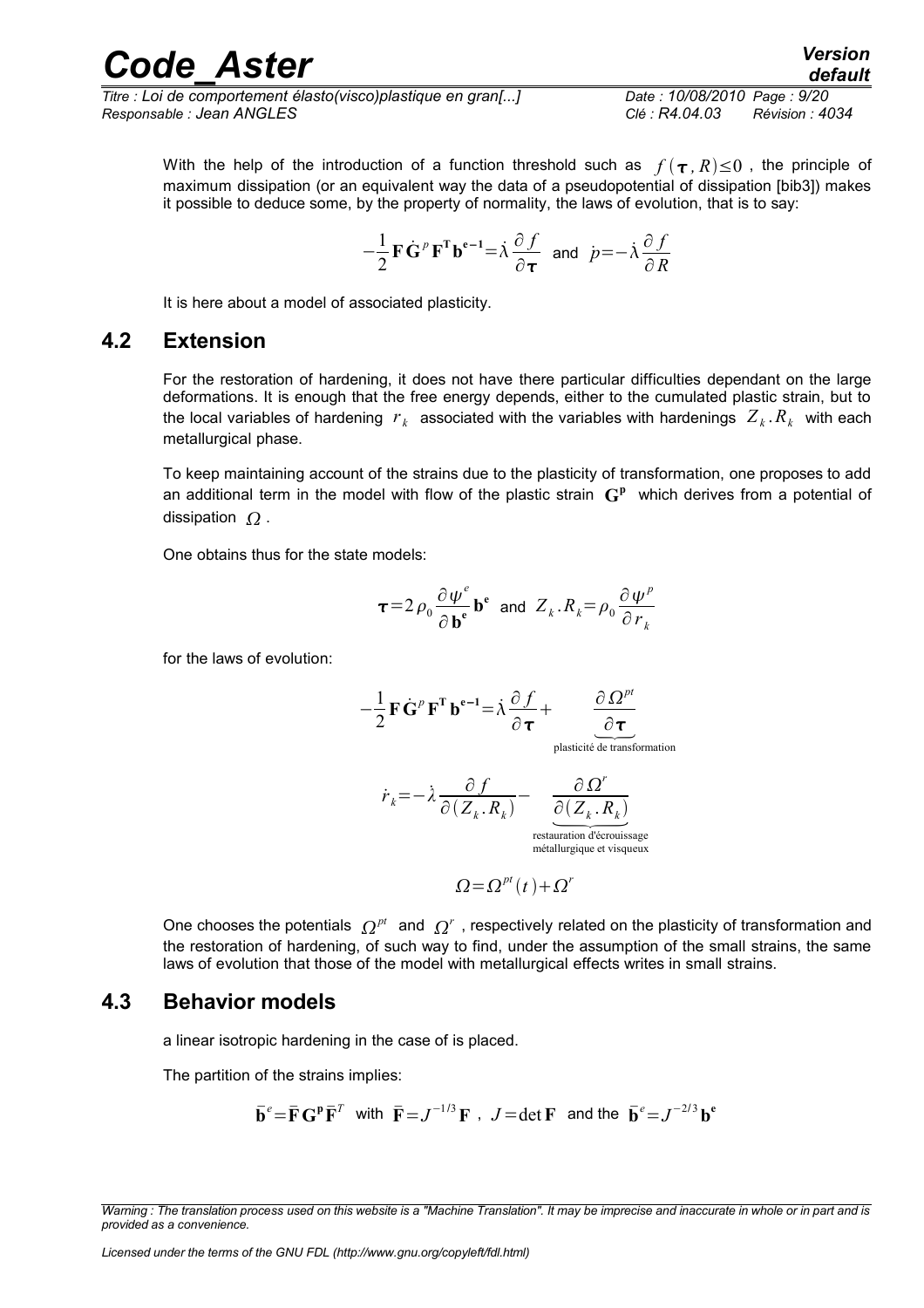*Titre : Loi de comportement élasto(visco)plastique en gran[...] Date : 10/08/2010 Page : 10/20 Responsable : Jean ANGLES Clé : R4.04.03 Révision : 4034*

behavior models are given by:

• Relation thermo-elastic stress-strain:

$$
\tilde{\tau} = \mu \tilde{\overline{b}}^e
$$
  
\n
$$
\text{tr } \tau = \frac{3K}{2} (J^2 - 1) - \frac{9K}{2} \varepsilon^{th} (J + \frac{1}{J})
$$
  
\n
$$
\epsilon^{th} = Z_y \Big[ \alpha_y (T - T_{ref}) - (1 - Z_y^r) \Delta \varepsilon_{f}^{Tref} \Big] + \Big( \sum_{i=1}^4 Z_i \Big) \Big[ \alpha_f (T - T_{ref}) + Z_y^r \Delta \varepsilon_{f}^{Tref} \Big]
$$

where:  $\overline{Z}_\gamma^r$  characterize the metallurgical phase of reference

 $Z_{\gamma}^{r}$ =1 when the phase of reference is the austenitic phase,

 $Z_{\gamma}^{r}\!\!=\!\!0$  when the phase of reference is the ferritic phase.

 $A\,\varepsilon^{T_{\tau\sigma}}_{f\,\chi}=\varepsilon^{th}_{f}(T_{\,\,ref})-\varepsilon^{th}_{\chi}(T_{\,\,ref})$  translated the difference in compactness between the phases ferritic and austenitic with the reference temperature *Tref* ,

 $a_f$  is the coefficient of thermal expansion of the four ferritic phases and  $\overline{a}_\chi$  that of the austenitic phase.

• Threshold of plasticity:

$$
f = \tau_{eq} - R - \sigma_{y}
$$

*R* is the variable of hardening of the multiphase material, which is written:

$$
R = (1 - \overline{f}(Z))R_{y} + \frac{\overline{f}(Z)}{Z} \sum_{i=1}^{4} Z_{i} R_{i} , Z = \sum_{i=1}^{4} Z_{i}
$$

where  $R_k$  is the variable of hardening of the phase  $k$  which can be linear or not linear compared to  $\,r_{_k}\,$  and  $\,\overline{f}(Z)\,$  a function depending on  $\,Z\,$  such as  $\,\overline{f}(Z)\mathsf{\in}\,[0,1]$  . In the linear case, one has  $R_k = R_{0k} r_k$  where  $R_{0k}$  is the hardening slope phase  $k$  . In the nonlinear case, one writes:  $R_k = R_k^{(i)} + R_{0k}^{(i)}(r - r_k^{(i)})$  where the meanings of  $R_k^{(i)}$ ,

 $R_{0k}^{(i)}$  and  $r_k^{(i)}$  are represented on the figure below.



**Nonlinear curve of hardening**

*Warning : The translation process used on this website is a "Machine Translation". It may be imprecise and inaccurate in whole or in part and is provided as a convenience.*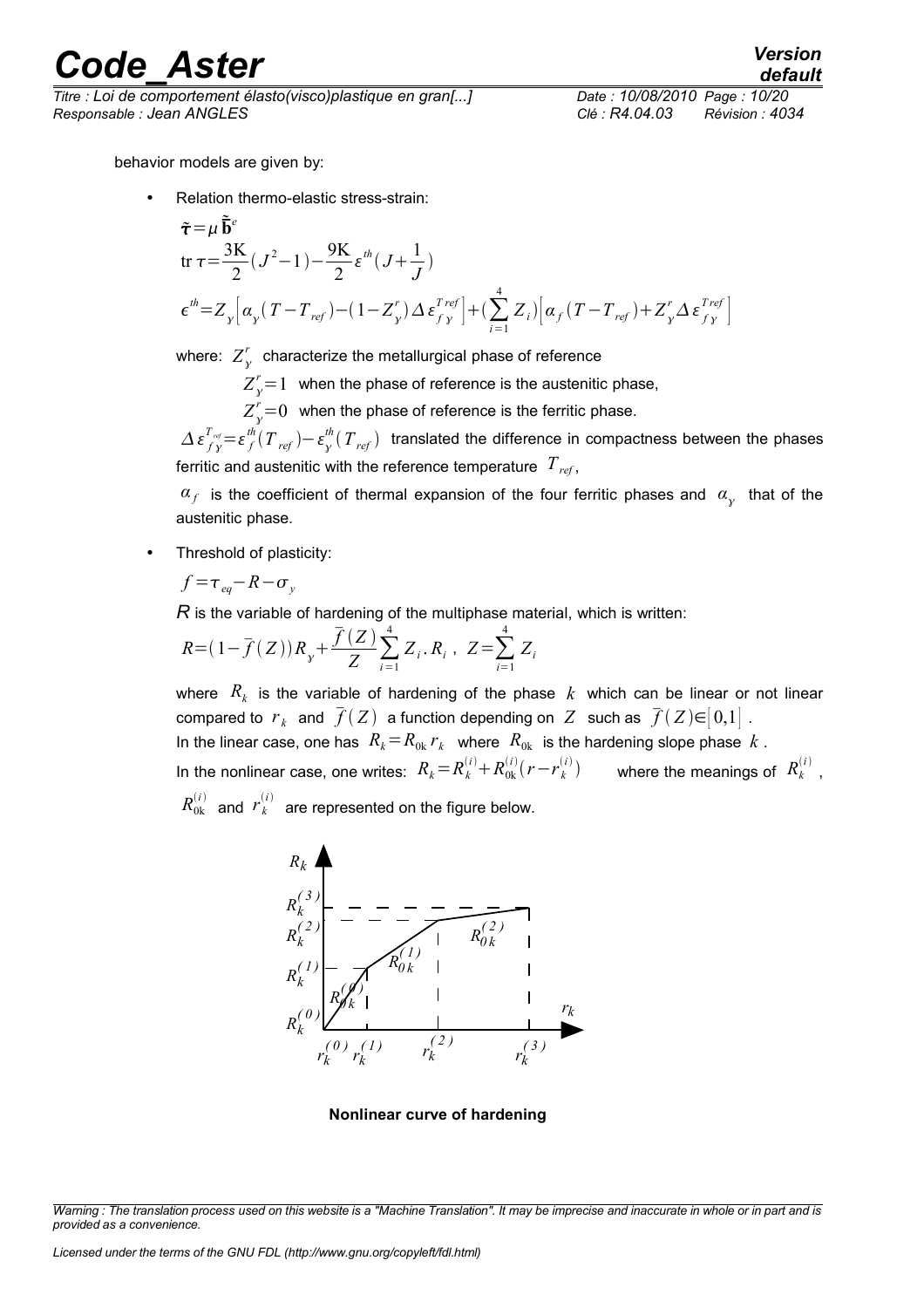*Titre : Loi de comportement élasto(visco)plastique en gran[...] Date : 10/08/2010 Page : 11/20 Responsable : Jean ANGLES Clé : R4.04.03 Révision : 4034*

the elastic limit  $\sigma_y$  is worth:

If 
$$
Z\neq0
$$
  $\sigma_y=(1-\bar{f}(Z))\sigma_{yy}+\bar{f}(Z)\sigma_{ya}$ ,  $\sigma_{ya}=\frac{\sum_{i=1}Z_i s_{yai}}{Z}$   
If  $Z=0$ ,  $\sigma_y=\sigma_{yy}$ 

where  $\sigma_{\mathrm{y}ai}$  are the four elastic limits of the ferritic phases,  $\sigma_{\mathrm{y} \mathrm{y}}$  that of the austenitic phase.

4

Laws of evolution:

$$
\overline{\mathbf{F}}\overrightarrow{\mathbf{G}}^{p}\overline{\mathbf{F}}^{T} = -p \frac{3}{\tau_{eq}} \tilde{\mathbf{\tau}} \overrightarrow{\mathbf{b}}^{e} - 3 \tilde{\mathbf{\tau}} \overrightarrow{\mathbf{b}}^{e} \sum_{i=1}^{4} K_{i} F_{i}' (1 - Z_{\gamma}) \langle Z_{i} \rangle
$$
\n
$$
\overrightarrow{r}_{y} = p + \frac{\sum_{i=1}^{4} \langle -\overrightarrow{Z}_{i} \rangle (\theta_{i} r_{i} - r_{\gamma})}{Z_{\gamma}} - (C r_{\text{mov}})^{m} \qquad \text{si} \qquad Z_{\gamma} > 0
$$
\n
$$
\overrightarrow{r}_{i} = p + \frac{\langle \overrightarrow{Z}_{i} \rangle (\theta_{\gamma i} r_{\gamma} - r_{i})}{Z_{i}} - (C r_{\text{mov}})^{m} \qquad \text{si} \qquad Z_{i} > 0
$$
\n
$$
r_{\text{mov}} = \sum_{k=1}^{5} Z_{k} r_{k} \quad C = \sum_{k=1}^{5} Z_{k} C_{k} \ , \ m = \sum_{k=1}^{5} Z_{k} m_{k}
$$

where  $K_i$   $\overline{F}^i_i$ ,  $\overline{C}_i$  and  $\overline{m}_i$  are data of the material associated with the phase  $i$ ,  $\theta_{yi}$ the coefficient of restoration of hardening at the time of the transformation  $\gamma$  in *i* (  $\theta_{\gamma i}$ ∈ $[0,1]$  ) and  $\theta_{i\gamma}$  the coefficient of restoration of hardening at the time of the transformation  $i$  in  $\gamma$  (  $\theta_{i\gamma} {\in} [0,1]$  )*.* 

All the material characteristics are indicated in operator DEFI\_MATERIAU ([U4.43.01]) under different the key word factors ELAS META  $($  F0) and META  $*$ .

For a model of plasticity, the plastic multiplier is obtained by writing the condition of coherence  $\hat{f} = 0$ and one a:

$$
p\geq 0, f\leq 0 \text{ et } p f = 0
$$

In the viscous case,  $\dot{p}$  is written:

$$
p=\left(\frac{\langle f\rangle}{h}\right)^n
$$

or in an equivalent way:

$$
\langle f \rangle = (1 - \overline{f}(Z)) \eta_{\gamma} \dot{p}^{1/n_{\gamma}} + \frac{\overline{f}}{Z} \sum_{i=1}^{4} Z_{i} \eta_{i} \dot{p}^{1/n_{i}}
$$

where  $n_i$  and  $\eta_i$  are the viscosity coefficients of the material associated with the phase *i* which possibly depend on the temperature.

*Warning : The translation process used on this website is a "Machine Translation". It may be imprecise and inaccurate in whole or in part and is provided as a convenience.*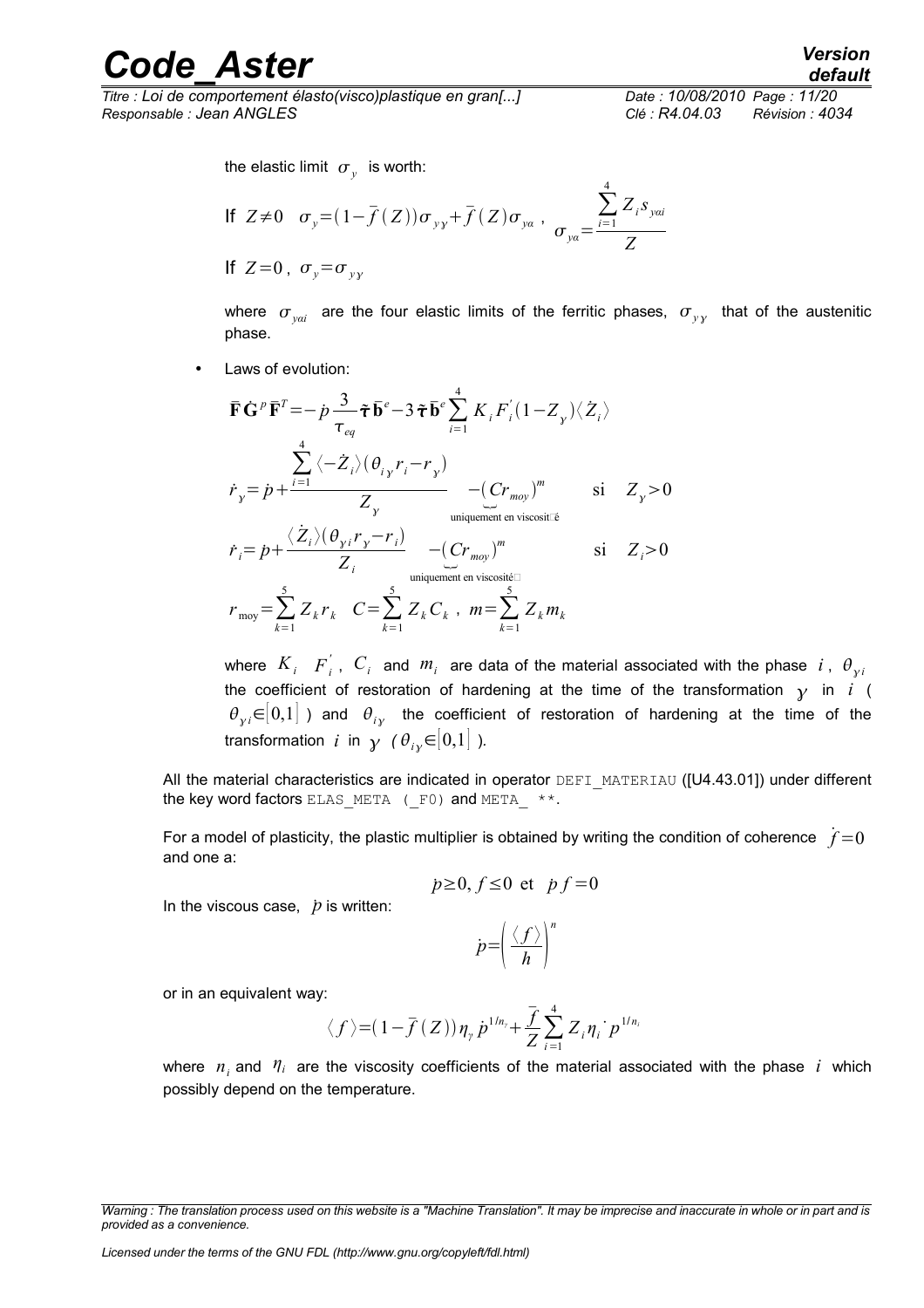*Titre : Loi de comportement élasto(visco)plastique en gran[...] Date : 10/08/2010 Page : 12/20 Responsable : Jean ANGLES Clé : R4.04.03 Révision : 4034*

*default*

The computation of  $\bar{\mathbf{F}}\dot{\mathbf{G}}^p\bar{\mathbf{F}}^T$  gives:

$$
\overline{\mathbf{F}}\dot{\mathbf{G}}^p\overline{\mathbf{F}}^T = -3\left(A\,\tau_{eq} + \dot{p}\right)\left(\frac{1}{3}\operatorname{tr}\bar{\mathbf{b}}^e\,\frac{\tilde{\tau}}{\tau_{eq}} + \frac{\tau_{eq}}{\mu}\frac{\tilde{\tau}\,\tilde{\tau}}{t_{eq}^2}\right)
$$

where one posed  $A = \sum_{i=1}^{\infty}$ 4  $K_{i}F^{'}_{i}\langle {\dot{Z}}_{i}\rangle$  .

Since  $\|\tilde{\tau}/\tau_{_{eq}}\|\leq 1$  and  $\|\tilde{\tau} \tilde{\tau}/\tau_{_{eq}}^2\|\leq 1$  , the second term of the statement above can be neglected (in front of 1) for metallic materials insofar as:

$$
\frac{\tau_{eq}}{\mu} = \frac{R + \sigma_y}{\mu} \approx 10^{-3} \ll 1 \le \text{tr } \bar{b}^e
$$

tr  $\bar{\mathbf{b}}^e \geq 1$  because the tensor  $\bar{\mathbf{b}}^e$  is symmetric, definite positive and  $\det \bar{\mathbf{b}}^e = 1$ .

It is this simplification of the law of evolution of  $G<sup>p</sup>$  which makes it possible to integrate the constitutive law easily i.e. to bring back it to the solution of a nonlinear scalar equation. One will thus take thereafter:

$$
\overline{\mathbf{F}}\dot{\mathbf{G}}^p\overline{\mathbf{F}}^T \approx -\left(\dot{p} + \tau_{eq} A\right) \frac{\mathrm{tr}\,\,\overline{\pmb{b}^e}}{\tau_{eq}}\,\tilde{\tau}
$$
 \neq 4.3-1

#### **4.4 various relations**

In operator STAT\_NON\_LINE, one by means of reaches these various models the key word following factors:

| COMP\_INCR: (

```
RELATION: / "META P_IL"
      /"META_P_INL"
     /"META_P_IL_PT"
      \sqrt{mETA}PINL PT"
      /"META_P_IL_RE"
     /"META_P_INL_RE"
     /"META P IL PT RE"
     /"META_P_INL_PT_RE"
     /"META\overline{V}IL"
     /"META_V_INL"
     /"META_V_IL_PT"
     /"META_V_INL_PT"
     /"META_V_IL_RE"
      /"META_V_INL_RE"
     /"META-VIL PT RE"
     /"META_V_INL_PT_RE"
```
DEFORMATION: /"SIMO\_MIEHE"

 $\lambda$ 

We point out only here the meaning of the letters for behaviors META :

- $\Box$   $\Box$  : plasticity with linear isotropic hardening,
- P INL : plasticity with nonlinear isotropic hardening,
- $V$  IL: viscoplasticity with linear isotropic hardening,
- V INL : viscoplasticity with nonlinear isotropic hardening,
- $\bullet$   $p_t$ : plasticity of transformation,
- RE : restoration of metallurgical hardening of origin.

*Warning : The translation process used on this website is a "Machine Translation". It may be imprecise and inaccurate in whole or in part and is provided as a convenience.*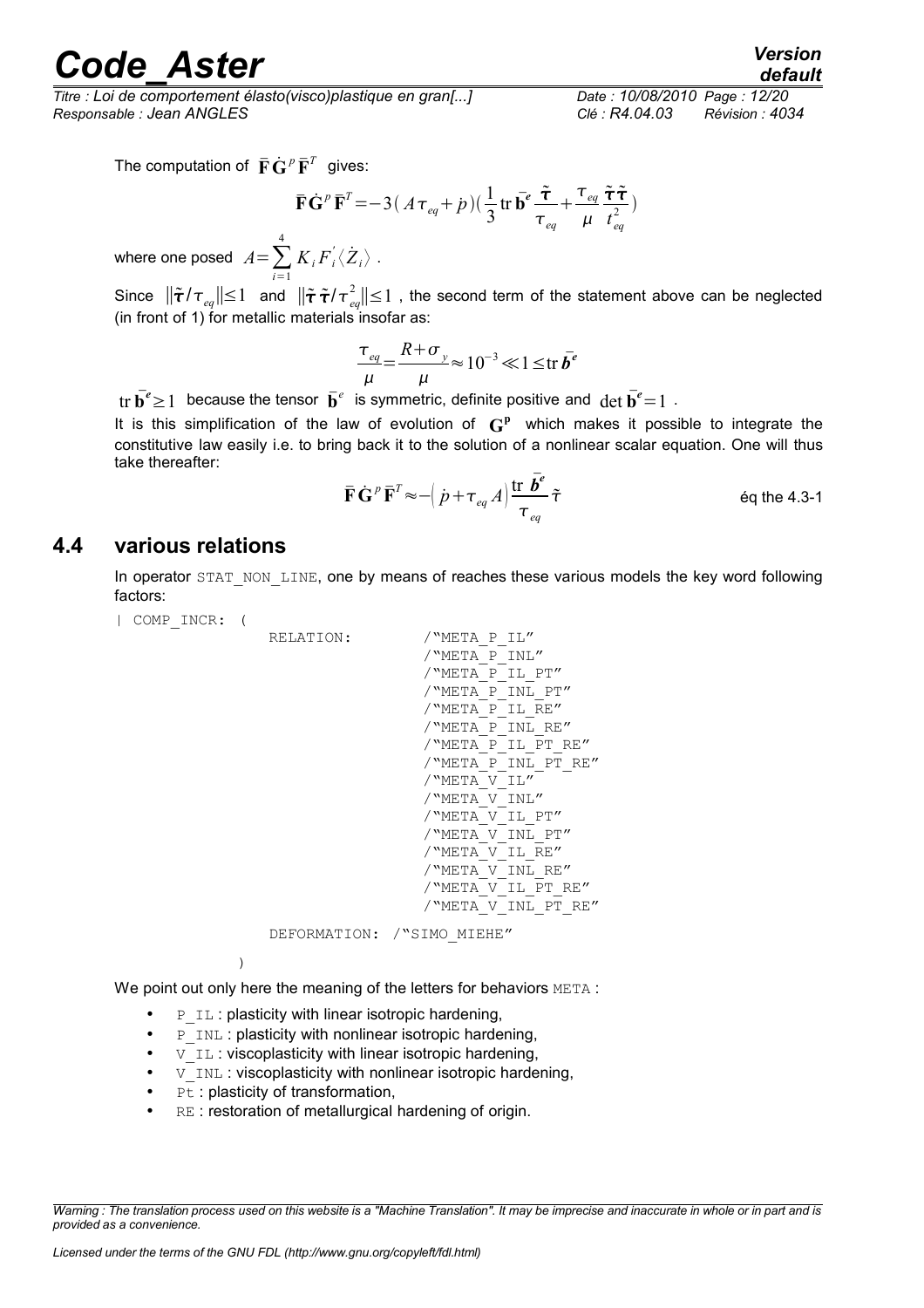*Responsable : Jean ANGLES Clé : R4.04.03 Révision : 4034*

Example: "META  $V$  INL RE" = elastoviscoplastic model with nonlinear isotropic hardening with restoration of hardening but without taking into account of the plasticity of transformation

the various characteristics of the material are given in operator DEFI\_MATERIAU. One returns the reader to the note [R5.04.02] for the meaning of the key word factors of this operator.

#### **Caution:**

*If isotropic hardening is linear, one informs under key word META ECR0 LINE of DEFI\_MATERIAU , the hardening modulus i.e. the slope in the stress-strain plane. On the other hand, if isotropic hardening is nonlinear, one gives directly under key word*  $META\_TRACTION$  of <code>DEFI\_MATERIAU</code> , curved isotropic hardening  $R$  (  $R=\tau-\sigma_{_{\cal Y}}$  )

*according to the cumulated plastic strain*  $p$  *(*  $p = \varepsilon - \frac{t}{r}$  $\frac{c}{E}$  ).

#### **Note:**

*The user must make sure well that "experimental" curve of tension used to deduce some the hardening slope is well given in the plane forced rational*  $\sigma = F/S$  *- logarithmic strain*  $\ln\left(1+\Delta\,l/l_{_{0}}\right)$  where  $\,l_{_{0}}\,$  is the initial length of the useful part of the test-tube,  $\,\Delta\,l_{_{0}}\,$  the *variation length after strain, F the applied force and S current surface*. *It will be noticed that*  $\sigma$  = *F*/*S* =  $\frac{F}{\sigma}$  $S_0$ *l l* 0 1  $\frac{1}{J}$  from where  $\tau = J \, \sigma = \frac{F}{S_c}$  $S_0$ *l l* 0 . *In general, it is well the quantity F*  $S_0$ *l l* 0  *which is measured by the experimenters and this gives the stress of Kirchhoff directly*

*used in the model of Simo and Miehe.*

#### **4.5 Stresses and local variables**

the stresses of output are the stresses of Cauchy  $\sigma$ , therefore measured on the present configuration.

For all relations META\_ \*\*, the local variables produced in *Code\_Aster* are:

- $V1$  :  $r_1$  variable of hardening for ferrite,
- $\forall 2 : r_2$  variable of hardening for the pearlite,
- $\forall 3 : r_3$  variable of hardening for bainite,
- $V4$  :  $r_4$  variable of hardening for martensite,
- $\forall 5: r_5$  variable of hardening for austenite,
- v<sub>6</sub> : indicator of plasticity (0 if the last calculated increment is elastic; 1 if not),
- $V7: R$  the isotropic term of hardening of the function threshold,
- v8: the trace divided by three of the elastic strain tensor  $\bar{b}^e$  is  $\frac{1}{2}$ 3 *tr*  $\bar{b}^e$  .

*Warning : The translation process used on this website is a "Machine Translation". It may be imprecise and inaccurate in whole or in part and is provided as a convenience.*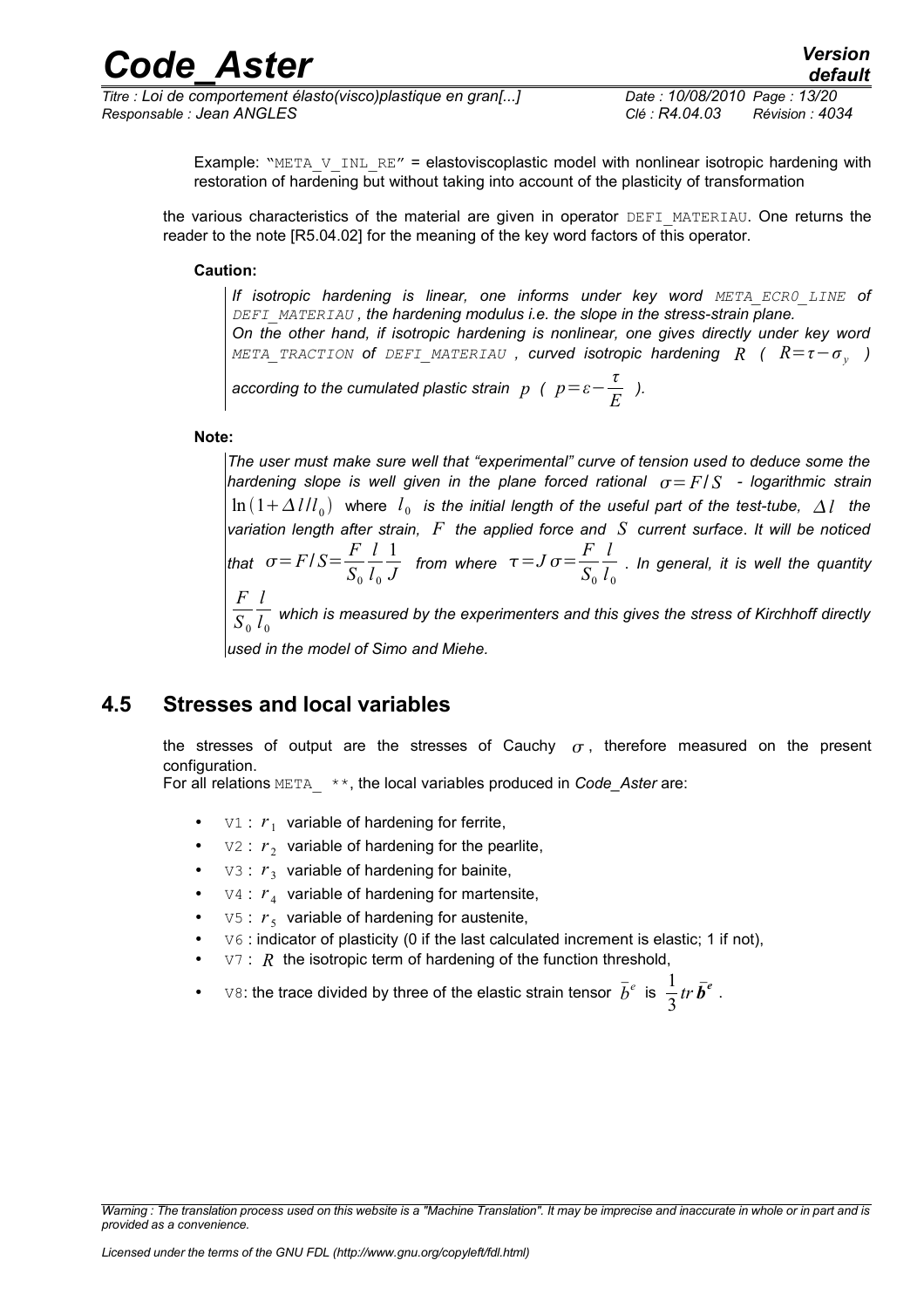*Titre : Loi de comportement élasto(visco)plastique en gran[...] Date : 10/08/2010 Page : 14/20 Responsable : Jean ANGLES Clé : R4.04.03 Révision : 4034*

### **5 Numerical formulation**

For the variational formulation, it acts of same as that given in the note [R5.03.21] and which refers to the constitutive law large deformations. We point out only that it is about an eulerian formulation, with reactualization of the geometry to each increment and each iteration, and that one takes account of the stiffness of behavior and the geometrical stiffness.

We present the numerical integration of the constitutive law now and give the form of the tangent matrix (options FULL MECA and RIGI MECA TANG).

#### **5.1 Integration of the various behavior models**

In the case of an incremental behavior, factor key word COMP INCR, knowing the tensor of the stresses  $\sigma$ <sup>-</sup>, the local variables  $r_k^-$ , the trace divided by three of the strain tensor elastics  $\frac{1}{2}$ 3 *tr*  $\bar{b}^e$ , displacements  $\mathbf{u}^-$  and  $\Delta \mathbf{u}$ , the temperatures  $T^-$  and  $T$ , and the proportions of the various metallurgical phases  $Z_k$   $\varDelta Z_k$  , one seeks to determine  $(\sigma, r_k, \frac{1}{2})$ 3 *tr*  $\bar{b}^e$ ).

Displacements being known, the gradients of the transformation of  $\,\varOmega_0^{}$  with  $\,\varOmega^-$ , noted  $\,\mathbf{F}^-$  , and of  $\Omega^{-}$  with  $\Omega(t)$  , noted  $\Delta F$  , are known.

One will pose thereafter:

$$
DA = \sum_{i=1}^{4} K_i F_i' \langle DZ_i \rangle , \quad \Delta G_y = \frac{\sum_{i=1}^{4} \langle -\Delta Z_i \rangle (\theta_{iy} r_i^- - r_y^-)}{Z_y} \text{ and}
$$

$$
\Delta G_i = \frac{\langle \Delta Z_i \rangle (\theta_{yi} r_y^- - r_i^-)}{Z_i} \quad (i = 1, 4)
$$

4

the implicit **discretization** of the model gives:

$$
F = \Delta F F
$$
\n
$$
J = det F
$$
\n
$$
\bar{F} = J^{-1/3}F
$$
\n
$$
\bar{\sigma} = \tau
$$
\n
$$
\tilde{\tau} = \mu \tilde{b}^{e}
$$
\n
$$
J \sigma = \tau
$$
\n
$$
\tilde{\tau} = \mu \tilde{b}^{e}
$$
\n
$$
tr \tau = \frac{3K}{2} (J^{2} - 1) - \frac{9K}{2} \varepsilon^{th} (J + \frac{1}{J})
$$
\n
$$
\varepsilon^{th} = Z_{y} \Big[ \alpha_{y} (T - T_{ref}) - (1 - Z_{y}^{r}) \Delta \varepsilon_{fy}^{Tref} \Big] + (\sum_{i=1}^{4} Z_{i}) \Big[ \alpha_{f} (T - T_{ref}) + Z_{y}^{r} \Delta \varepsilon_{fy}^{Tref} \Big]
$$
\n
$$
f = \tau_{eq} - (1 - \bar{f}) R_{y} - \frac{\bar{f}}{Z} \sum_{i=1}^{4} Z_{i} R_{i} - \sigma_{y}
$$
\n
$$
\bar{b}^{e} = \bar{F} G^{p} \bar{F}^{T} = \bar{F} G^{p-} \bar{F}^{T} - \frac{\Delta p \text{ tr } \bar{b}^{e}}{\tau_{eq}}
$$
\nSo  $Z_{y} > 0$  then  $\Delta r_{y} = \Delta p + \Delta G_{y} - \frac{\Delta t (C r_{\text{mov}})^{m}}{\frac{1}{2} \sum_{\text{uniquement en viscosite}} \tau_{\text{iso}}}, \text{ if not } r_{y}^{-} = 0 \text{ and } \Delta r_{y} = 0$ \nIf  $Z_{i} > 0$   $\Delta r_{i} = \Delta p + \Delta G_{i} - \frac{\Delta t (C r_{\text{mov}})^{m}}{\omega_{\text{uniquement en viscosite}} \tau_{\text{in}}}, \text{ if not } r_{i}^{-} = 0 \text{ and } \Delta r_{i} = 0$ 

*Warning : The translation process used on this website is a "Machine Translation". It may be imprecise and inaccurate in whole or in part and is provided as a convenience.*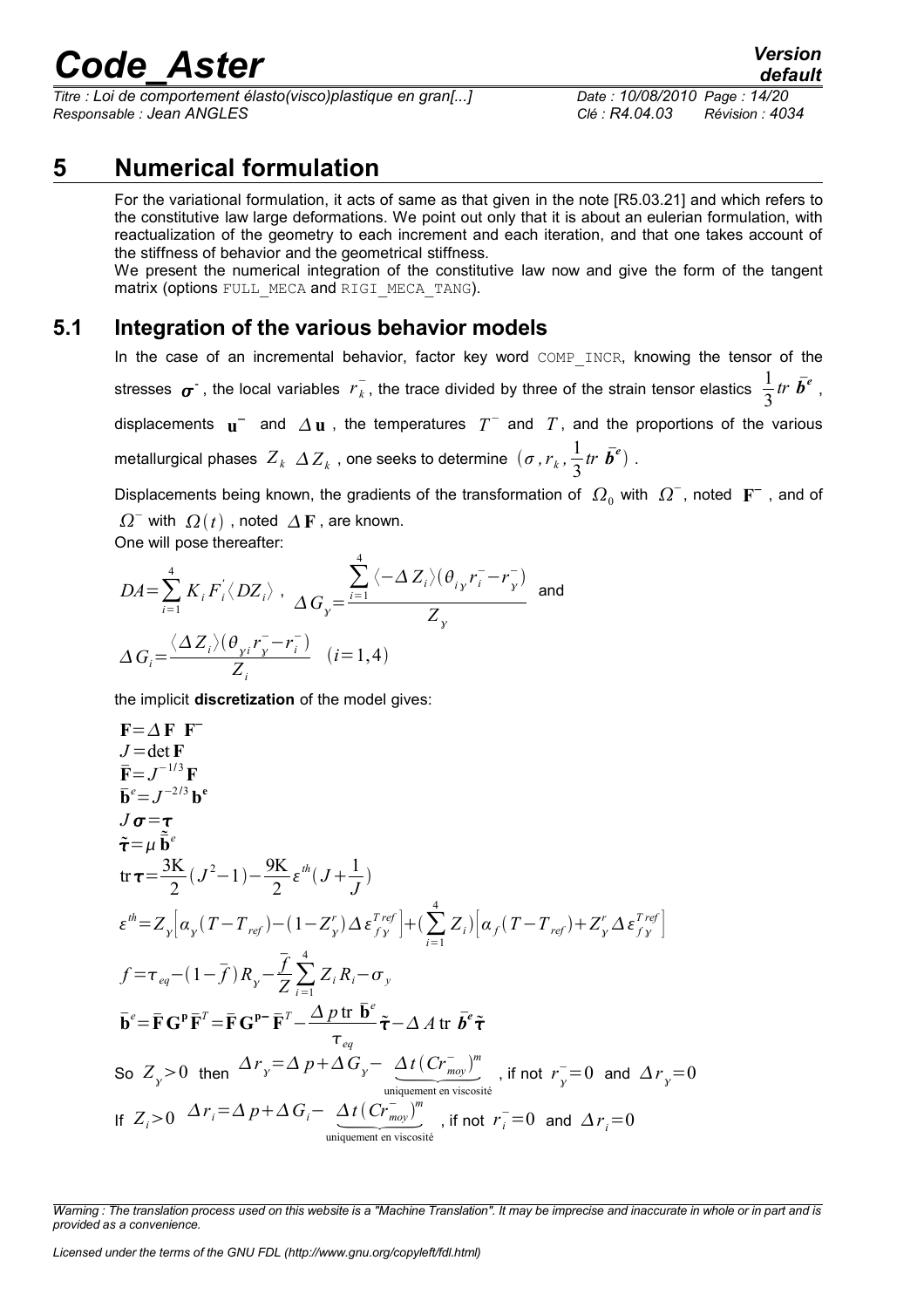*Titre : Loi de comportement élasto(visco)plastique en gran[...] Date : 10/08/2010 Page : 15/20 Responsable : Jean ANGLES Clé : R4.04.03 Révision : 4034*

In the resolution of this system, only the deviatoric stress  $\tilde{\tau}$  is unknown because the trace of  $\tau$  is function only of  $J$  (known).

One introduces  $\tau^{Tr}$  , the tensor of Kirchhoff which results from an elastic prediction (  $Tr$  : trial, in English test):

$$
\tilde{\boldsymbol{\tau}}^{Tr}\!=\!\mu\,\tilde{\bar{\mathbf{b}}}^{eTr}
$$

where

$$
\overline{\mathbf{b}}^{eTr} = \overline{\mathbf{F}} \mathbf{G}^{\mathbf{p} -} \overline{\mathbf{F}}^T = \Delta \overline{\mathbf{F}} \overline{\mathbf{b}}^{e-} \Delta \overline{\mathbf{F}}^T \ , \ \ \Delta \overline{\mathbf{F}} = (\Delta J)^{-1/3} \Delta \mathbf{F} \ \ \text{and} \ \ \Delta J = \det(\Delta \mathbf{F})
$$

One obtains  $\bar{\mathbf{b}}^{e-}$  starting from the stresses  $\bm{\tau}^-$  by the thermo-elastic relation stress-strain and from the trace of the tensor of the elastic strain.

$$
\overline{\mathbf{b}}^{e-} = \frac{\overline{\mathbf{t}}^{-}}{\mu^{-}} + \frac{1}{3} \operatorname{tr} \, \boldsymbol{b}^{\overline{e}-}
$$

One obtains for the tensor of Kirchhoff  $\tilde{\tau}$  :

$$
\tilde{\tau} = \mu \, \overline{\tilde{\mathbf{b}}}^{e^{Tr}} - \mu \, \Delta \, p \frac{\text{tr } \mathbf{b}^{\overline{e}Tr}}{\tau_{eq}} \tilde{\tau} - \mu \, \Delta \, \text{tr } \, b^{\overline{e}Tr} \tilde{\tau}
$$

If  $f < 0$ , one has then  $\Delta p = 0$  and:

$$
\tilde{\tau} = \frac{\tilde{\tau}^{Tr}}{1 + \mu \Delta A \text{ tr } b^{\bar{e}Ir}}
$$

if not one obtains:

tr 
$$
\bar{b}^e = \text{tr } b^{\bar{e}r}
$$
  
\n $1 + \mu \Delta p \frac{\text{tr } \bar{b}^{e\bar{r}r}}{\tau_{eq}}$   
\n $\bar{\tau} + \mu \Delta \text{tr } \bar{b} \dot{\omega} \dot{e} \text{tr} = \tilde{\tau}^{\bar{r}r}$ 

By calculating the equivalent stress, one obtains the scalar equation into  $\Delta p$  following:

$$
\tau_{eq} + \mu \Delta p
$$
 tr  $\mathbf{b}^{\overline{e}r} + \mu \Delta A \tau_{eq}$  tr  $\mathbf{b}^{\overline{e}r} = \tau_{eq}^{Tr}$ 

*Warning : The translation process used on this website is a "Machine Translation". It may be imprecise and inaccurate in whole or in part and is provided as a convenience.*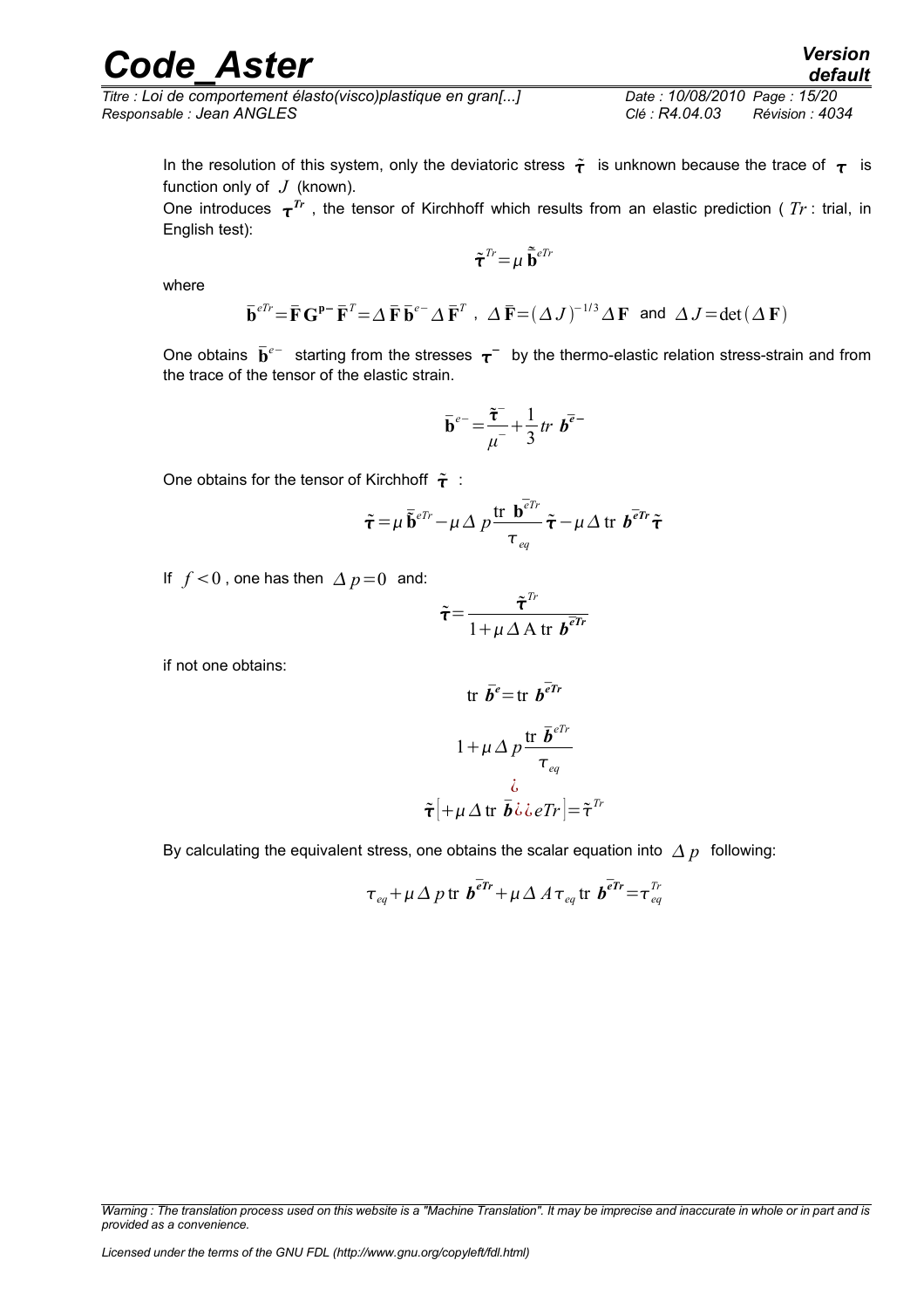*Titre : Loi de comportement élasto(visco)plastique en gran[...] Date : 10/08/2010 Page : 16/20 Responsable : Jean ANGLES Clé : R4.04.03 Révision : 4034*

*default*

Statement of  $\tau_{_{eq}}$  :

In plasticity : 
$$
\tau_{eq} = \sigma_y + R' Dp + D(r^-, T, Z)
$$
  
with  
 $R = (1 - \overline{f}) R_{0y} + \frac{\overline{f}}{Z} \sum_{i=1}^{4} Z_i R_{0i}$   
and  $D(r^-, T, Z) = [1 - \overline{f}] R_y (r_y^+ + \Delta G_y) + \frac{\overline{f}}{Z} \sum_{i=1}^{4} Z_i R_i (r_i^- + \Delta G_i)$ 

**In viscosity** :

$$
\tau_{eq} = \sigma_y + R' \Delta p + D(r^-, T, Z) + (1 - \bar{f}(Z)) \eta_y (\Delta p / \Delta t)^{1/n_y} + \frac{\bar{f}}{Z} \sum_{i=1}^4 Z_i \eta_i (\Delta p / \Delta t)^{1/n_i}
$$
  
\nwith  
\n
$$
D(r^-, T, Z) = [1 - \bar{f}] R_y (r_y^+ + DG_y - \Delta t (Cr_{\text{mov}}^-)^m)
$$
  
\n
$$
+ \frac{\bar{f}}{Z} \sum_{i=1}^4 Z_i R_i (r_i^- + \Delta G_i - \Delta t (Cr_{\text{mov}}^-)^m)
$$

 $\Delta p$  checks:

$$
(1-\overline{f}(Z))\eta_{y}(\Delta p/\Delta t)^{1/n_{y}} + \frac{\overline{f}}{Z}\sum_{i=1}^{4}Z_{i}\eta_{i}(\Delta p/\Delta t)^{1/n_{i}} = \frac{\tau_{eq}^{Tr}-\mu\Delta p \text{ tr }b^{\overline{e}Tr}}{1+\mu\Delta A \text{ tr }b^{\overline{e}Tr}} - D(r^{-};T,Z) - \sigma_{y} - R^{'}\Delta p
$$

The resolution is made in *Code\_Aster* by a method of the secants with interval of search [bib4].

**Note:**

*In the case of a nonlinear isotropic hardening, the slopes of hardening*  $R_{0k}$  *and the hardenings*  $\ R_k$  *in the statements of*  $\ \overline{R}^\prime \ \ \textit{and} \ \ D(\overline{r^-}$ *;*  $T$  *,*  $Z) \ \ \textit{correspond to the variables} \ \ r_k$  $t$  *aken at time*  $t$  *, i.e*  $r_{\scriptscriptstyle k} \! = \! r_{\scriptscriptstyle k}^- \! + \! \Delta \, G_{\scriptscriptstyle k} \! + \! \Delta \, p \! - \! \Delta \, t (\, C r_{\scriptscriptstyle moy}^-)^m \,$  *. However, as one does not know a priori the value of these variables*  $\overline{r}_k$  *, one solves the equation and the*  $\Delta$  $p$  $\,$  *by taking*  $s$  *some*  $R_{0k}$  *the slopes hardenings*  $R_k$  *for the quantities*  $r_k^-+\Delta\,G_k-\Delta\,t\,(Cr_{mov}^-)^m$  *. Once* solved the equation in  $\Delta p$ , one checks, for each phase, which one is well in the good *interval during the computation of hardening and the slope. In the contrary case, for the phases concerned, one takes the following interval and one solves the equation again in Dp . One continues this process until finding the good interval for all the phases.*

One finds then for the deviator of the stresses:

$$
\tilde{\boldsymbol{\tau}} = \frac{1}{1 + \mu \, \Delta \, A \, \text{tr } \, \mathbf{b}^{\overline{e}\mathcal{I}r}} \left[ 1 - \mu \, \frac{\Delta \, p \, \text{tr } \, \overline{\mathbf{b}}^{\, e\mathcal{I}r}}{\tau_{\, eq}^{\, Tr}} \right] \tilde{\boldsymbol{\tau}}^{\, Tr}
$$

*Warning : The translation process used on this website is a "Machine Translation". It may be imprecise and inaccurate in whole or in part and is provided as a convenience.*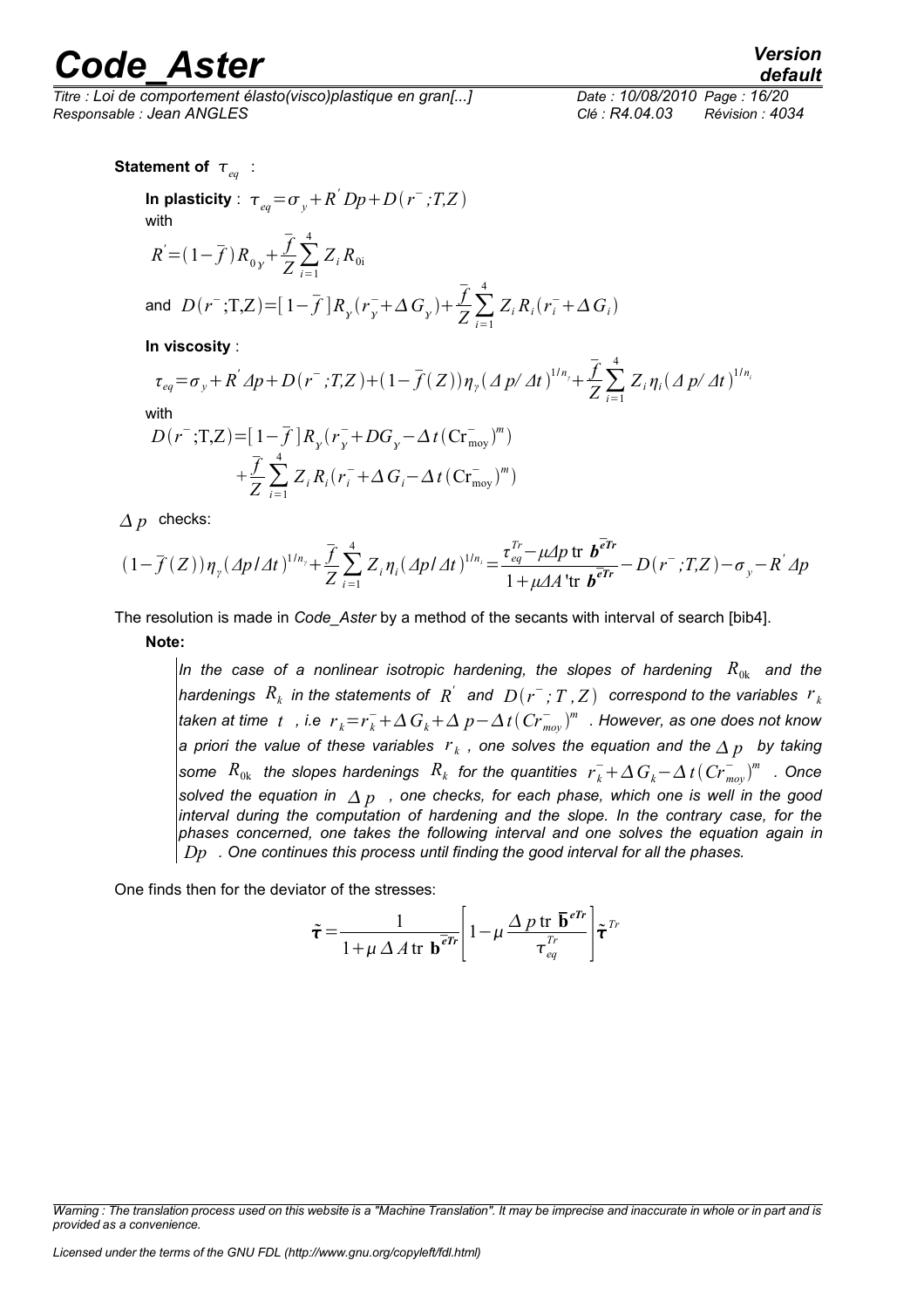| <b>Code Aster</b>                                            | <b>Version</b><br>default         |
|--------------------------------------------------------------|-----------------------------------|
| Titre : Loi de comportement élasto(visco)plastique en gran[] | Date: 10/08/2010 Page: 17/20      |
| Responsable : Jean ANGLES                                    | Clé : R4.04.03<br>Révision : 4034 |

Once calculated the cumulated plastic strain, the tensor of the stresses and the tangent matrix, one carries out a correction on the trail of tensor of the elastic strain  $\bar{\mathbf{b}}^e$  to take account of the plastic incompressibility, which is not preserved with the simplification made on the flow model [éq 4.3.1]. This correction is by means of carried out a relation between the invariants of  $\bar{\mathbf{b}}^e$  and  $\tilde{\bar{\mathbf{b}}}^e$  by exploiting the plastic condition of incompressibility  $J^p\text{=}1~$  (or in an equivalent way  $\det~\bar{\textbf{b}}^e\text{=}1$  ). This relation is written:

$$
x^3 - \overline{J}_2^e x - (1 - \overline{J}_3^e) = 0
$$
  
with  $\overline{J}_2^e = \frac{1}{2} (\overline{\tilde{b}}^e)_{eq}^2 = \frac{(\tau_{eq})^2}{2(\mu)^2}$ ,  $\overline{J}_3^e = \det \overline{\tilde{b}}^e = \det \frac{\tilde{\tau}}{\mu}$  and  $x = \frac{1}{3}tr \ \overline{b}^e$ 

the solution of this cubic equation makes it possible to obtain  $tr\ \bar{\bm{b}}^e$  and consequently the thermoelastic strain  $\bar{\mathbf{b}}^{e-}$  with time step according to. If this equation admits several solutions, one takes the solution nearest to the solution of time step preceding. It is besides why one stores in a local variable 1 3 *tr*  $\bar{b}^e$  .

#### **Note:**

*If the plasticity of transformation is not taken into account, the statements obtained are the same ones while taking*  $\Delta A=0$ .

*If it is the restoration of hardening which is neglected then one also has the same statements but by taking all the equal ones to 1.* 

*Warning : The translation process used on this website is a "Machine Translation". It may be imprecise and inaccurate in whole or in part and is provided as a convenience.*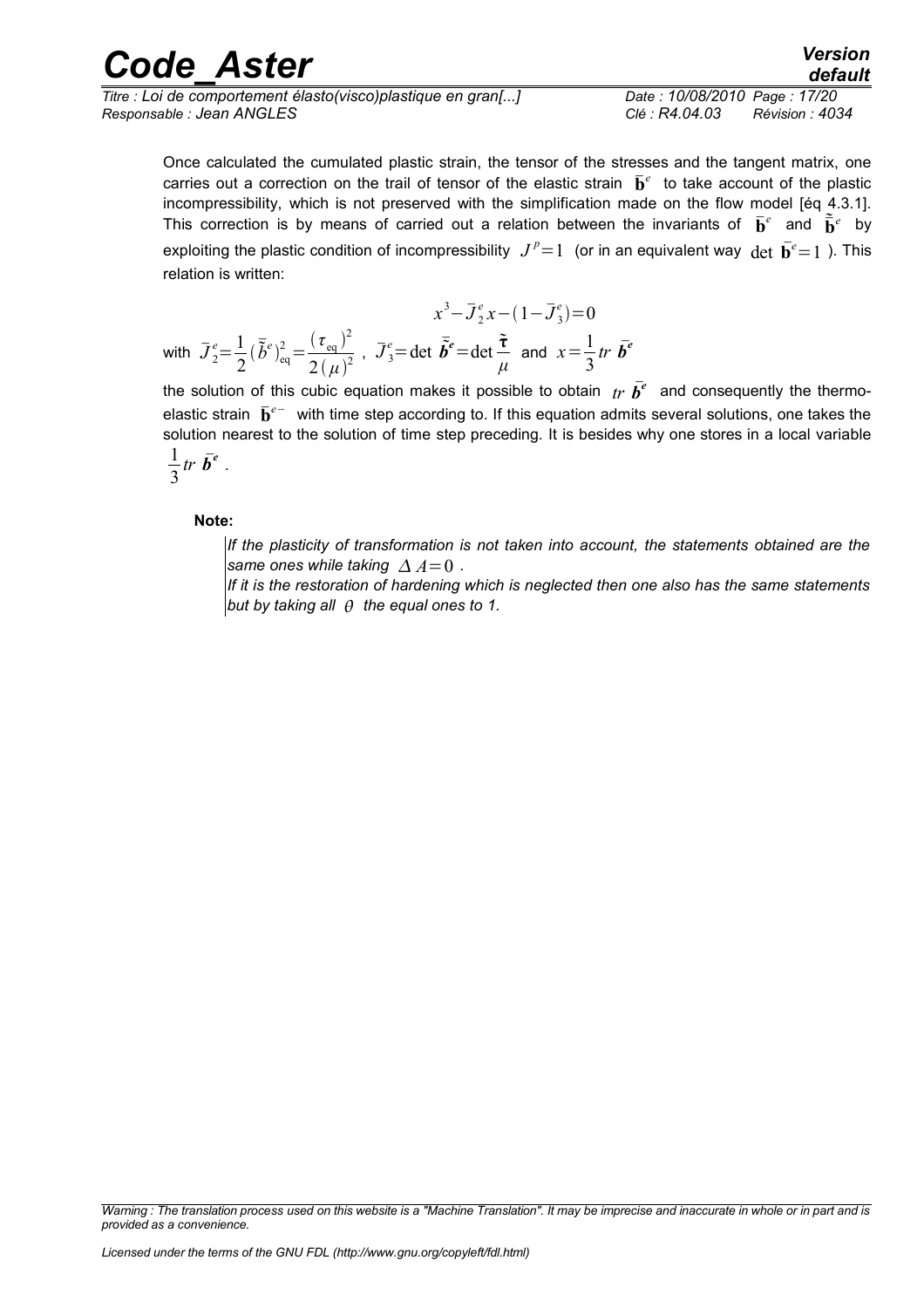*Titre : Loi de comportement élasto(visco)plastique en gran[...] Date : 10/08/2010 Page : 18/20 Responsable : Jean ANGLES Clé : R4.04.03 Révision : 4034*

#### **5.2 Form of the tangent matrix**

We give only here the forms of the tangent matrix (option FULL MECA during iterations of Newton, option RIGI\_MECA\_TANG for the first iteration). For the assumptions concerning the metallurgical part, they are the same ones as those of the document [R4.04.02]. For the large deformations part, one will find in appendix of [bib1], the detail of the linearization of the constitutive law.

One poses:

 $J = \det \mathbf{F}$ ,  $J = \det \mathbf{F}$  and  $\Delta J = \det \Delta \mathbf{F}$ 

• For the option FULL MECA, one a:

$$
\bar{\mathbf{A}} = \frac{\partial \sigma}{\partial \Delta \mathbf{F}} = \frac{(\Delta J)^{-1/3}}{J} \mathbf{H} - \frac{1}{3J \Delta J} (\mathbf{H} \Delta \bar{\mathbf{F}}) \otimes \mathbf{B} - \frac{J}{J^2} \boldsymbol{\tau} \otimes \mathbf{B}
$$

$$
+ \frac{J}{J} \left[ KJ - \frac{3}{2} K \boldsymbol{\varepsilon}^{\text{th}} (1 - J^{-2}) \right] \mathbf{Id} \otimes \mathbf{B}
$$

where **B** is worth:

$$
B_{11} = \Delta F_{22} \Delta F_{33} - \Delta F_{23} \Delta F_{32}
$$
  
\n
$$
B_{22} = \Delta F_{11} \Delta F_{33} - \Delta F_{13} \Delta F_{31}
$$
  
\n
$$
B_{33} = \Delta F_{11} \Delta F_{22} - \Delta F_{12} \Delta F_{21}
$$
  
\n
$$
B_{12} = \Delta F_{31} \Delta F_{23} - \Delta F_{33} \Delta F_{21}
$$
  
\n
$$
B_{21} = \Delta F_{13} \Delta F_{32} - \Delta F_{33} \Delta F_{12}
$$
  
\n
$$
B_{13} = \Delta F_{21} \Delta F_{32} - \Delta F_{22} \Delta F_{31}
$$
  
\n
$$
B_{31} = \Delta F_{12} \Delta F_{23} - \Delta F_{22} \Delta F_{13}
$$
  
\n
$$
B_{23} = \Delta F_{31} \Delta F_{12} - \Delta F_{11} \Delta F_{32}
$$
  
\n
$$
B_{32} = \Delta F_{13} \Delta F_{21} - \Delta F_{11} \Delta F_{23}
$$

and where **H** and  $H \Delta \overline{F}$  are given by:

In the elastic case ( $f < 0$ ):

$$
H_{ijkl} = \frac{\mu}{(1 + \mu \Delta A \text{ tr } \boldsymbol{b}^{\overline{\epsilon}})^{r}} (\delta_{ik} \overline{b}_{lp}^{e-} \Delta \overline{F}_{jp} + \Delta \overline{F}_{ip} \overline{b}_{pl}^{e-} \delta_{jk} - \frac{2}{3} \delta_{ij} \Delta \overline{F}_{kp} \overline{b}_{lp}^{e-} - 2 \Delta A \widetilde{\tau}_{ij} \Delta \overline{F}_{kp} \overline{b}_{pl}^{e-})
$$

and

$$
\mathbf{H}\Delta\,\overline{\mathbf{F}} = \frac{2\,\mu}{(1+\mu\,\Delta\,A\,\text{tr }\boldsymbol{b}^{\overline{e}\mathbf{Tr}})}\big(\,\overline{\mathbf{\tilde{b}}}^{e\mathbf{Tr}} - \Delta\,A\,\text{tr }\boldsymbol{b}^{\overline{e}\mathbf{Tr}}\,\tilde{\boldsymbol{\tau}}\,\big)
$$

*Licensed under the terms of the GNU FDL (http://www.gnu.org/copyleft/fdl.html)*

*Warning : The translation process used on this website is a "Machine Translation". It may be imprecise and inaccurate in whole or in part and is provided as a convenience.*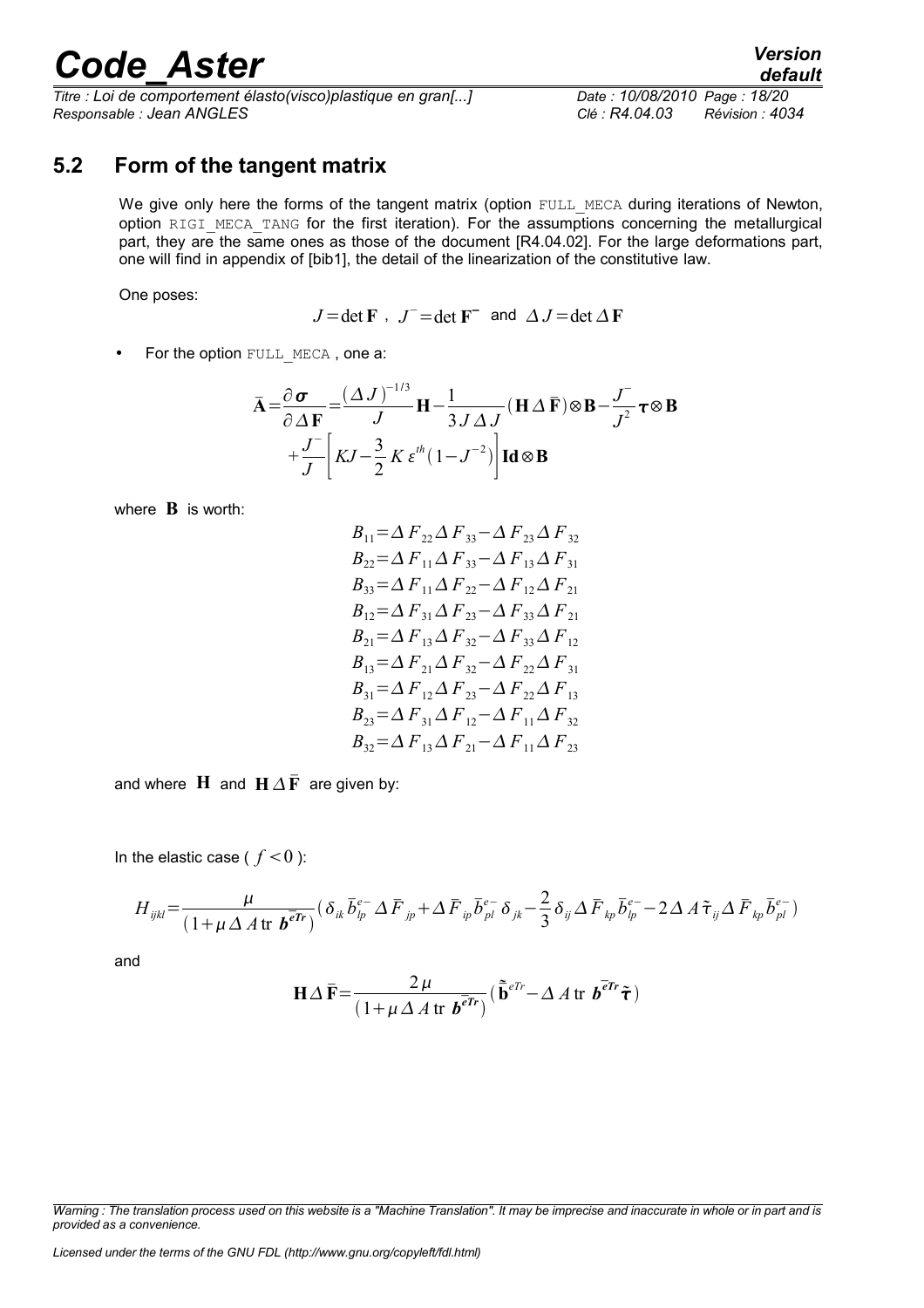*Titre : Loi de comportement élasto(visco)plastique en gran[...] Date : 10/08/2010 Page : 19/20 Responsable : Jean ANGLES Clé : R4.04.03 Révision : 4034*

if not in plastic or viscoplastic load, one a:

$$
H_{ijkl} = \frac{\mu}{a} (\delta_{ik} \overline{b}_{ip}^{e^-} \Delta \overline{F}_{jp} + \Delta \overline{F}_{ip} \overline{b}_{pl}^{e^-} \delta_{jk})
$$
  
\n
$$
-2 \mu \left[ \frac{\delta_{ij}}{3a} + \frac{\overline{R}' (\tau_{eq} \Delta A + \Delta p) \tilde{\tau}_{ij}}{\tau_{eq} (\overline{R}' + \mu \text{ tr } b^{\text{err}} (1 + \overline{R}' \Delta A))} \right] \Delta \overline{F}_{kp} \overline{b}_{ip}^{e^-}
$$
  
\n
$$
+ \frac{3 \mu^2 \text{ tr } b^{\text{err}} (\overline{R}' \Delta p - \tau_{eq})}{a \tau_{eq}^3 (\overline{R}' + \mu \text{ tr } \overline{b}^{\text{err}} (1 + \overline{R}' \Delta A))} \tilde{\tau}_{ij} \tilde{\tau}_{kq} \Delta \overline{F}_{qp} \overline{b}_{ip}^{e^-}
$$

and

$$
-2\mu \left[ \frac{\delta_{ij}}{3a} + \frac{\overline{R}'(\tau_{eq}\Delta A + \Delta p)\tilde{\tau}_{ij}}{\tau_{eq}(\overline{R}' + \mu \text{tr } b^{\overline{e}\text{Tr}}(1 + \overline{R}'\Delta A))} \right] \Delta \overline{F}_{kp}\overline{b}_{lp}^{e-}
$$
  
+  $\frac{3\mu^{2} \text{tr } b^{\overline{e}\text{Tr}}(\overline{R}'\Delta p - \tau_{eq})}{a \tau_{eq}^{3}(\overline{R}' + \mu \text{tr } \overline{b}^{e\text{Tr}}(1 + \overline{R}'\Delta A))} \tilde{\tau}_{ij}\tilde{\tau}_{kq}\Delta \overline{F}_{qp}\overline{b}_{lp}^{e-}$   

$$
H\Delta \overline{F} = \frac{2\mu}{a} \overline{b}^{e\overline{r}} - 2\mu \text{tr } b^{\overline{e}\text{Tr}} \left[ \frac{\text{Id}}{3a} + \frac{\overline{R}'(\tau_{eq}\Delta A + \Delta p)\tilde{\tau}}{\tau_{eq}(\overline{R}' + \mu \text{tr } b^{\overline{e}\text{Tr}}(1 + \overline{R}'\Delta A))} \right]
$$

$$
+ \frac{3\mu^{2} \text{tr } b^{\overline{e}\text{Tr}}(\overline{R}'\Delta p - \tau_{eq})}{a \tau_{eq}^{3}(\overline{R}' + \mu \text{tr } b^{\overline{e}\text{Tr}}(1 + \overline{R}'\Delta A))} (\tilde{\tau} \cdot \overline{b}^{e\overline{r}}) \tilde{\tau}
$$

$$
\frac{\overline{f}}{\overline{f}} \sum_{i=1,4} Z_{i} R_{0i} + (1 - \overline{f}(Z)) \eta_{\gamma} (\Delta p/\Delta t)^{(1 - n_{\gamma})/n_{\gamma}} \eta_{\gamma} \Delta t + \frac{\overline{f}}{Z} \sum_{i=1}^{4} Z_{i} \eta_{i} (\Delta p/\Delta t)^{(1 - n_{\gamma})/n_{\gamma}} \eta_{\gamma} \Delta t
$$
uniquement en viscosite

with

$$
\overline{R} = (1 - \overline{f}) R_{0\gamma} + \frac{\overline{f}}{Z} \sum_{i=1,4} Z_i R_{0i} + (1 - \overline{f}(Z)) \eta_{\gamma} (A p / \Delta t)^{(1 - n_{\gamma})/n_{\gamma}} / n_{\gamma} \Delta t + \frac{\overline{f}}{Z} \sum_{i=1}^{4} Z_i \eta_i (A p / \Delta t)^{(1 - n_i)/n_i} / n_i \Delta t
$$
\nuniquement en viscosite

$$
a = \frac{\tau_{eq}^{Tr}}{\tau_{eq}}
$$

• For the option RIGI\_MECA\_TANG

for the model plastic: it is the same statements as those given for FULL MECA but with  $\Delta p=0$  and  $\Delta A=0$ , all the variables and coefficients of the material being taken at time  $t^-$  . In particular, one will have  $\,\Delta\,\mathbf{\bar{F}}\!=\!\mathbf{Id}\,$  .

for the model viscous: one takes only the statements of FULL MECA in the elastic case with  $\overline{A}A=0$  , all the variables being taken at time  $t^{\top}$ .

*Warning : The translation process used on this website is a "Machine Translation". It may be imprecise and inaccurate in whole or in part and is provided as a convenience.*